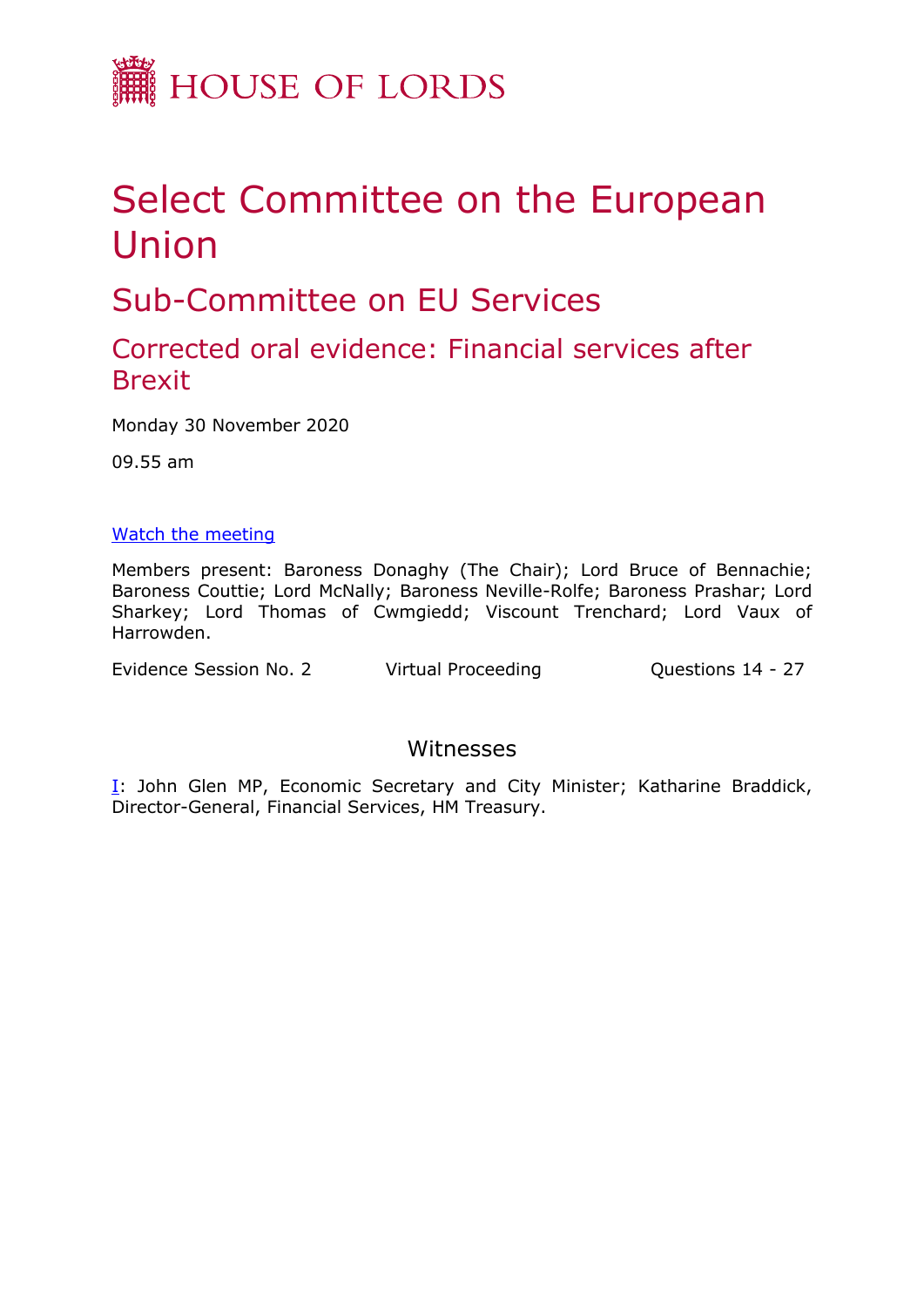#### Examination of witnesses

<span id="page-1-0"></span>John Glen MP and Katharine Braddick.

Q14 **The Chair:** Good morning. Welcome to the EU Services Sub-Committee's second public evidence session as part of our inquiry into financial services after Brexit. The session is being broadcast on parliamentlive.tv. A full transcript is being taken and will be made available to you to make any corrections shortly after the session.

I am very pleased to welcome to the meeting John Glen, Treasury Secretary, and Katharine Braddick from the Treasury. You know the format, so I will open without further ado.

What progress do you think has been made in the negotiations with the EU on financial services in recent months? How important is achieving a deal to the UK financial services sector?

*John Glen MP:* Thank you very much, Baroness Donaghy, for the opportunity to come before you again. My last appearance before you was in July and at the previous Committee in March. Obviously, a lot has happened since July. The Chancellor made a significant set of announcements a few weeks ago, on 9 November.

Over recent weeks, we have seen a serious intensification of the negotiation with the EU on a free trade agreement. Unfortunately, I cannot go into the details of that negotiation or prejudge the outcome, although I am very happy to come back when it is concluded.

With respect to financial services, the Treasury has been working very closely with David Frost's team. We have been seeking an agreement on a determined basis. We have a lot of respect for our EU friends, respecting their sovereignty and the fact that we, too, wish to ensure that we get the best outcome for financial services. Our approach throughout, which I probably mentioned to the Committee in July, is to seek predictability, transparency and business-friendly outcomes. Obviously, when the FTA is concluded, there will be more to be said.

As regards the importance of financial services and preparedness for all outcomes, as I think I also said previously, the financial services sector is extremely well prepared. A lot of work was done through 2019 to onshore the appropriate regulations. We have put in place various permissions and regimes to mitigate the risks, and firms have taken individual actions. The success of that situation is reflected in what the FPC says: "Most risks to UK financial stability that could arise from disruption to cross-border financial services at the end of the transition period have been mitigated".

We continue to urge firms to look at that preparedness more broadly at firm level, but the Chancellor's announcements on 9 November set out a clear set of ambitions for financial services around the openness that we have. We made 17 equivalence decisions known at that point. We have put a lot of emphasis on green finance and the leadership role that we want to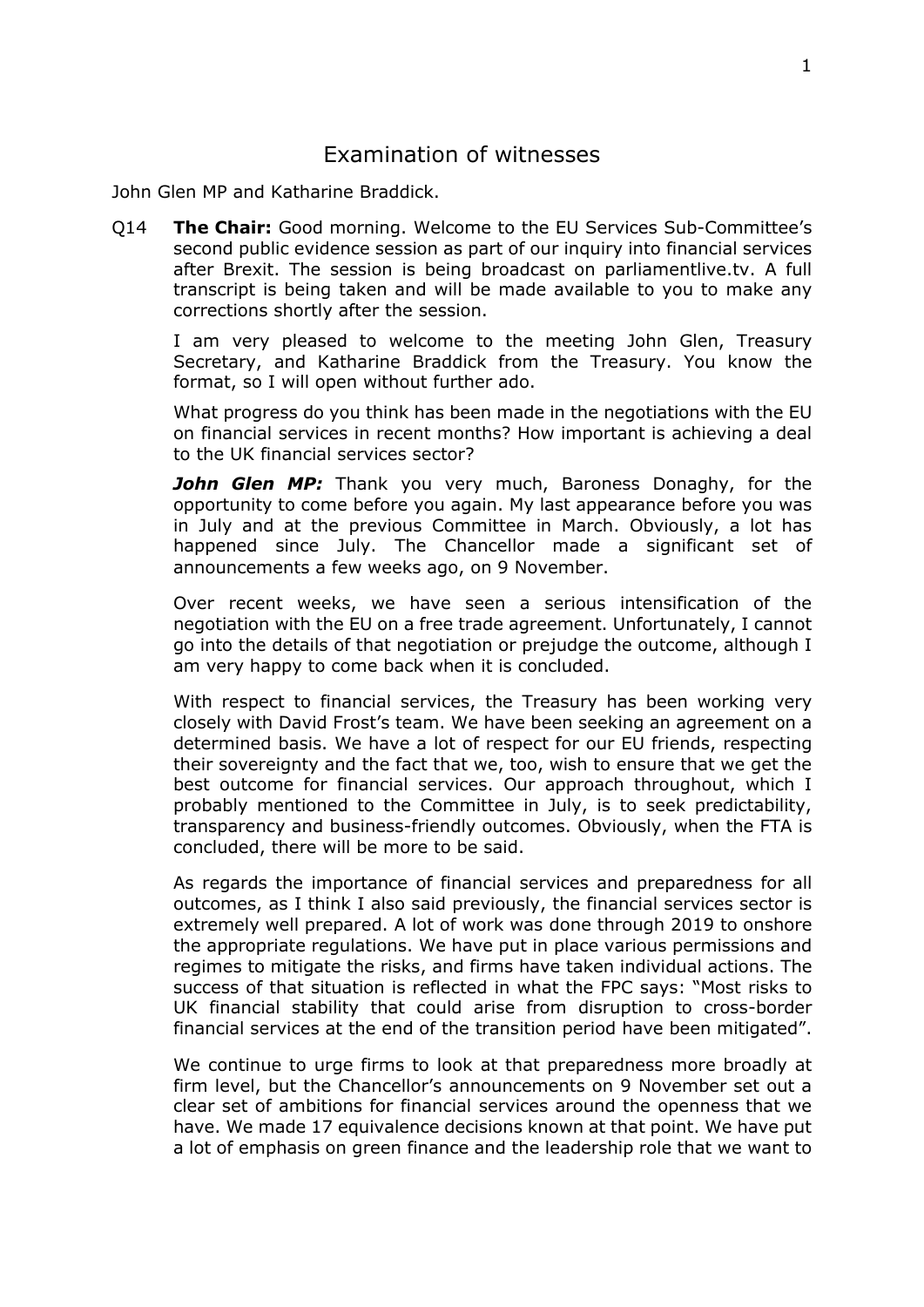continue to have in that area. We also talked about the opportunities for the application of technology to financial services.

I recognise, too, that our longer-term success as a centre for financial services will depend on many factors. I would be very happy to go into those during this session.

Q15 **The Chair:** You mentioned that the UK unilaterally published its positive equivalence assessments in a number of areas. Is there any sign that the EU will be prompted to publish its equivalence determinations? You told us in July that the Government had completed their assessment, but those decisions were not published until November. What caused the delay, if it was a delay?

**John Glen MP:** We have always been of the view that there is a lot of interconnection between the UK and the EU in financial services regulations. It is well known that officials here played a significant role in shaping many of those directives; Katharine Braddick, who is with us, is one of them.

After the amount of uncertainty that we have had, we thought it was really important for us to remove that uncertainty as far as we could in areas where it would be appropriate for us to make those determinations known. That is what we did. I draw attention to the positive reactions that we have seen across industry. The CEO of Barclays was very affirming of the fact that we need openness and transparency. The director-general of the ABI welcomed the approach taken, as did the chief executive of the Investment Association.

On the gap between July and November, we have always sought a comprehensive set of equivalence decisions. We think that is in the best interests of financial services both in London and the UK generally, and in the EU. There came a point when, absent any decisions from the EU, despite having filled in 2,500 pages of forms across many different questionnaires, we felt as a Government, and the Chancellor felt, that it was important that we brought as much clarity as possible. We have done what was sensible for industry, and industry has supported that.

In the end, my responsibility is to do what is right for the UK. I cannot comment on what the EU will do. As I say, we have co-operated fully. We will continue to take a constructive approach to dialogue with the EU. That will always be our approach, but I cannot comment because I am not in the EU, and I do not know what the Commission's view will be or when it will come to that decision.

**The Chair:** Katharine Braddick, do you have anything to add?

*Katharine Braddick:* No, I do not think so. Ministers were keen to provide certainty where it could sensibly be provided, and that is what informed the way the decisions were taken.

Q16 **Lord Sharkey:** Good morning to you both, and welcome to the Committee yet again. My question is in three parts.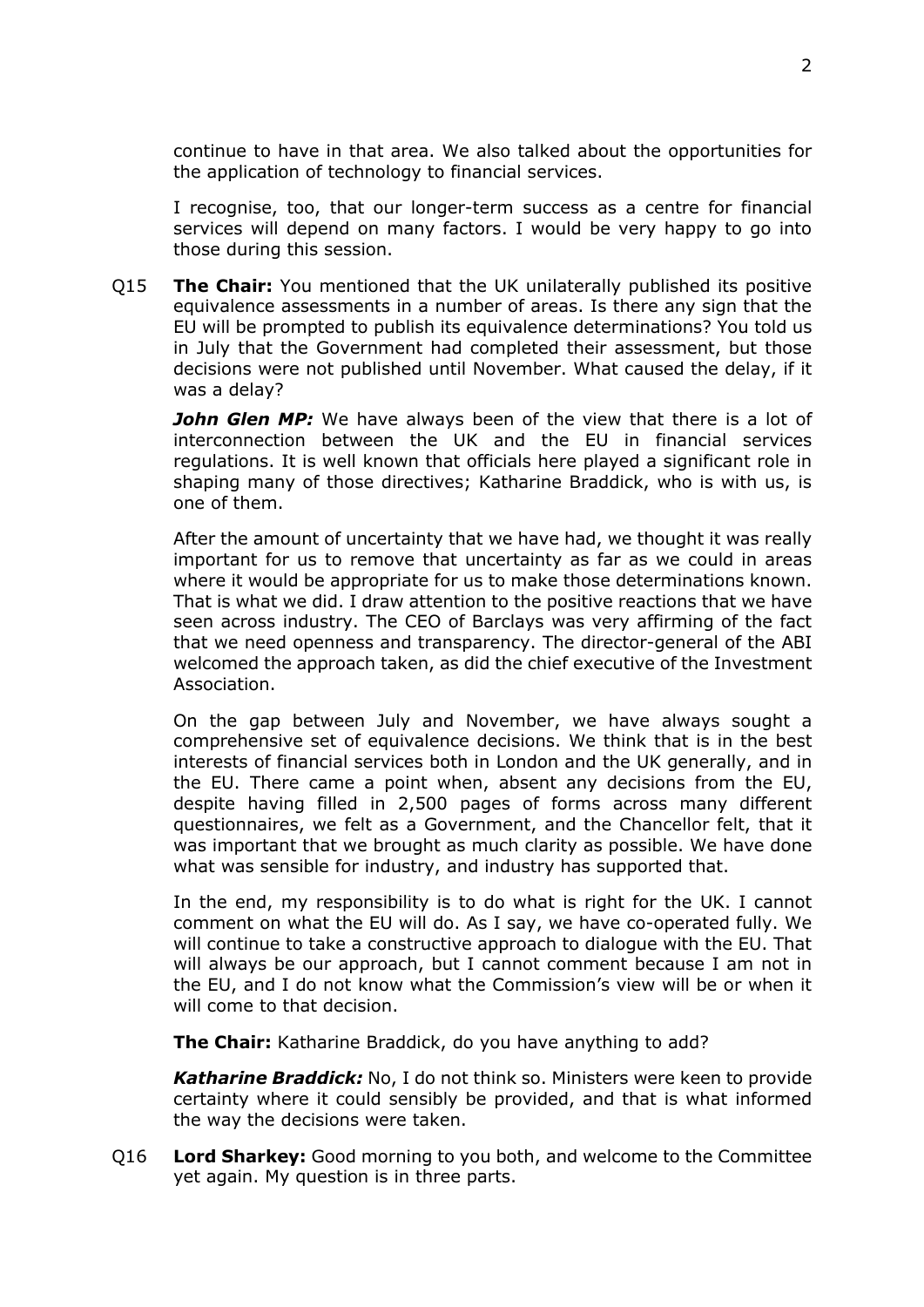We have noted that the Commission has granted an 18-month extension of equivalence for UK CCPs, and last week a six-month extension for central securities depositories. In which other areas do you see a positive EU equivalence decision as most important?

Secondly, what would the consequences for the financial services sector be if the EU did not grant any further positive equivalence decisions?

Thirdly, what preparations will the Government and firms need to make for the end of the temporary extensions of equivalence for CCPs and CSDs?

*John Glen MP:* Thank you very much for your three-part question, Lord Sharkey. Congratulations on your interview this morning on the "Today" programme, which I listened to at the time. I think you set out there many of the challenges that we face. I am very happy to address your questions now.

You are right to say that there are two significant mitigations from the EU Commission on CCPs and CSDs. As I said, our preference has always been to have a full set of mutual decisions, but the EU has made it clear that in the short to medium term it is not prepared even to make those assessments. We hope that by the end of the transition period, given all the information that the EU has, it is still possible for it to make those determinations, but it has made it clear that in some areas it will not make them.

We take some encouragement from the temporary regimes the EU has put in place for CCPs, and from the fact that ESMA recognised all three UK CCPs, which ensures that UK CCPs can serve the EU market effectively. The approach of temporary permissions in those key systemic areas is not the final outcome on where those things could go. As I said before, we are not in a position to know exactly what the Commission will do. The timelimited nature of these decisions brings insufficient clarity to industry. That is something I regret, but it works both ways. We have granted the EU equivalence on CSDs. Can we have the same rulebook?

We want to manage risks. As I said in my first answer, the financial services sector is very well prepared. UK firms have set up legal entities in the EU, which I would describe as contingent arrangements far less significant in size than many were predicting in my early months in this job. They have ensured that their clients filled in the documentation. They have dealt with data issues, which I am sure we will come on to.

In the absence of overall equivalence decisions, it is important that we made those arrangements, and I will continue to work with officials to try to improve and deepen the dialogue that is necessary. We have excellent relationships. It might be appropriate for me to ask Katharine to comment on some of those working relationships. There is obviously a lot of technical work on CCPs, and on CSDs, which are almost like the plumbing under CCPs. Katharine might want to say something about the nature of those arrangements and the dialogue we have had.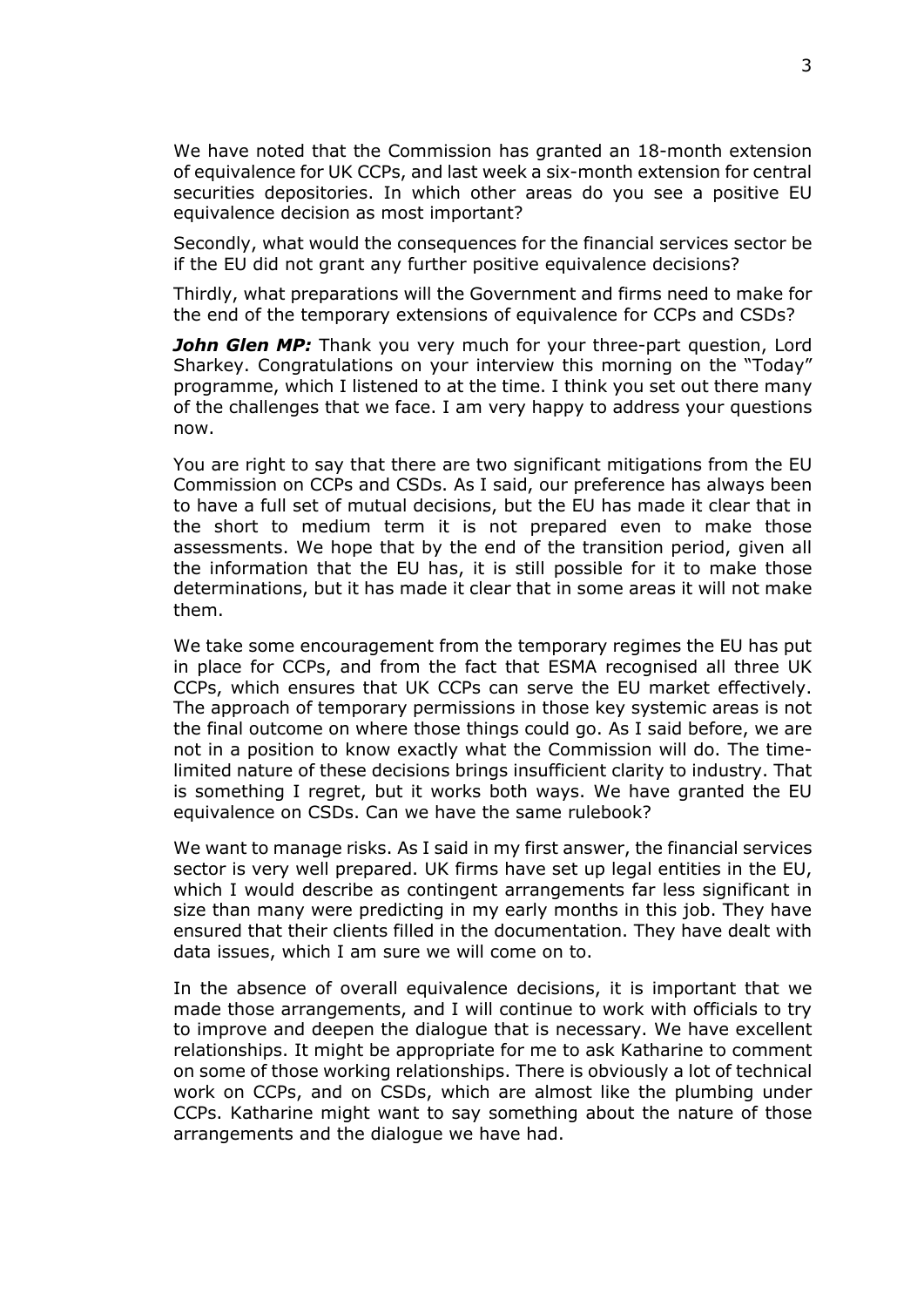*Katharine Braddick:* I will comment briefly on continuing engagement between the UK and EU authorities. They are regulated on both sides and continue to be legally obliged to discharge their responsibilities for financial stability, consumer and investor protection and market operation. They continue to co-operate on those issues, and to engage with each other, as firms consider their planning for the end of the transition period and what will follow.

Although we have not engaged with the Commission on equivalence since we sent our responses to its questionnaires in the summer, we have not had any follow-up questions on any of those. We have continued to talk to the Commission about some important outstanding issues, including Libor transition, which is a very important challenge facing both sides. There continues to be technocratic engagement on the priority areas as we go through this period.

**Lord Sharkey:** In which other areas do you see a positive equivalence decision from the EU as the most important? Do you have a view about which would be the priorities?

*John Glen MP:* I am not going to start listing individual areas. Given the desirability for us to bring clarity to industry across all areas, and given the strong symmetry we have, there are grounds for those decisions to be made. Industry has a range of views about what is most desirable, but we have always said that there are grounds for comprehensive equivalence based on where we have been. I am not going to pick out individual ones. I do not want to start prioritising; we are in a negotiation and there is a lot that is still live.

**Lord Sharkey:** Thank you for that. Perhaps, later, we can come back to the question of what additional preparations need to be made for the end of temporary permissions.

Q17 **Baroness Prashar:** Do you think that the EU's stance on equivalence has been politicised and influenced by the broader future relationship negotiations? Is it plausible that any areas of UK financial services not granted equivalence before the end of the transition period could be granted equivalence in 2021?

**John Glen MP:** Again, it is very difficult for me to speak to the Commission's mindset on the internal considerations that it may have weighed up. We have always been clear that the politicisation of equivalence is in no one's interest. We are talking about a very important industry that underpins many other industries in the provision of financial instruments and the innovation in that provision.

We, as a Government, do not rule out equivalence in the future. Sometimes this discussion is framed entirely around the outcome of the free trade agreement as if there is no possibility of dialogue in the future. Comprehensive equivalence findings on both sides are in the interests of both parties, and we are open and committed to a dialogue that could lead to that. At what time that comes is a matter of negotiation and the outcome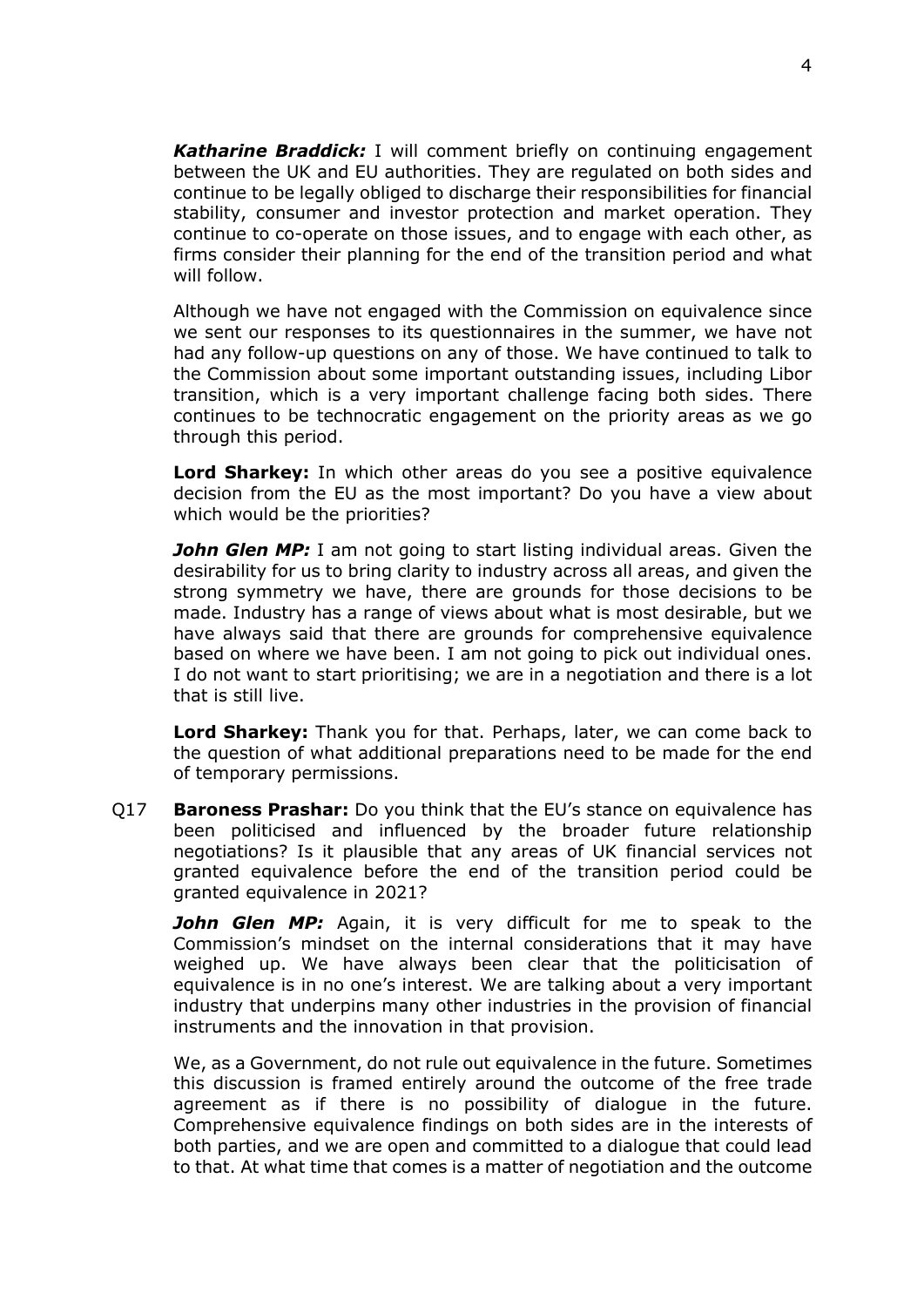of that negotiation, but I cannot emphasise enough the strong relationships that we have at a technical and working level. We cannot rule out what will happen in future, in due course.

**Baroness Prashar:** Ms Braddick, is there anything you wish to add?

*Katharine Braddick:* As the Minister said, we have been consistent in saying that we think a normalised, co-operative relationship is to the benefit of both sides. In taking the decisions that they have taken, Ministers have sought to leave that possibility open. That is how we can normalise the relationship.

Q18 **Viscount Trenchard:** The EU does not talk much about equivalence of outcomes, and its approach to equivalence has not seemed to all very cooperative, as evidenced by the earlier discussions. You have indicated that we will regulate differently and regulate better.

Do you now intend to embrace more regulatory divergence than you had earlier anticipated? How do you assess the reaction to the publication of the Financial Services Bill and the future regulatory framework review, and has there been any response from the EU?

*John Glen MP:* We need to be clear about the issue of divergence. Clearly, we are separate markets. We cannot fully anticipate the way markets evolve. In areas such as green finance, fintech or crypto-assets, there is no single template for the future. The Commission's press release on 10 November refers to the whole issue of what is to be our future approach to divergence.

The EU has a consultation on the alternative investment fund managers directive. We do not know the outcome of that. We are in a situation where the logic is that somehow we will diverge, and the lack of certainty over it prevents an assessment of equivalence. That is an interesting point, but it does not fully acknowledge the fact that we are in an environment that is moving quickly. As we have seen over the last decade, and before, regulations have had to change; they are not static. There are different regulatory approaches; we tackle the same problems, but in different ways.

In the UK, we have always favoured an approach that gives our regulators the authority to develop technical rules and standards, based on FSMA 2000. The EU generally looks for more prescriptive rules. I am taking the Financial Services Bill through Committee this week, and thankfully we do not have lots of formulae on the face of the Bill; it is appropriate for the PRA and the FCA to do that work when it comes to Libor transition, benchmarks and other matters.

We have always cherished an outcomes-based approach. We have also sought to maintain the highest standards. It is important to reflect on the fact that in the Financial Services Bill we are looking to implement Basel 3.1, whereas the EU has not done that yet. Often, we go beyond the EU, because our global reputation is based on the highest standards and not a race to the bottom.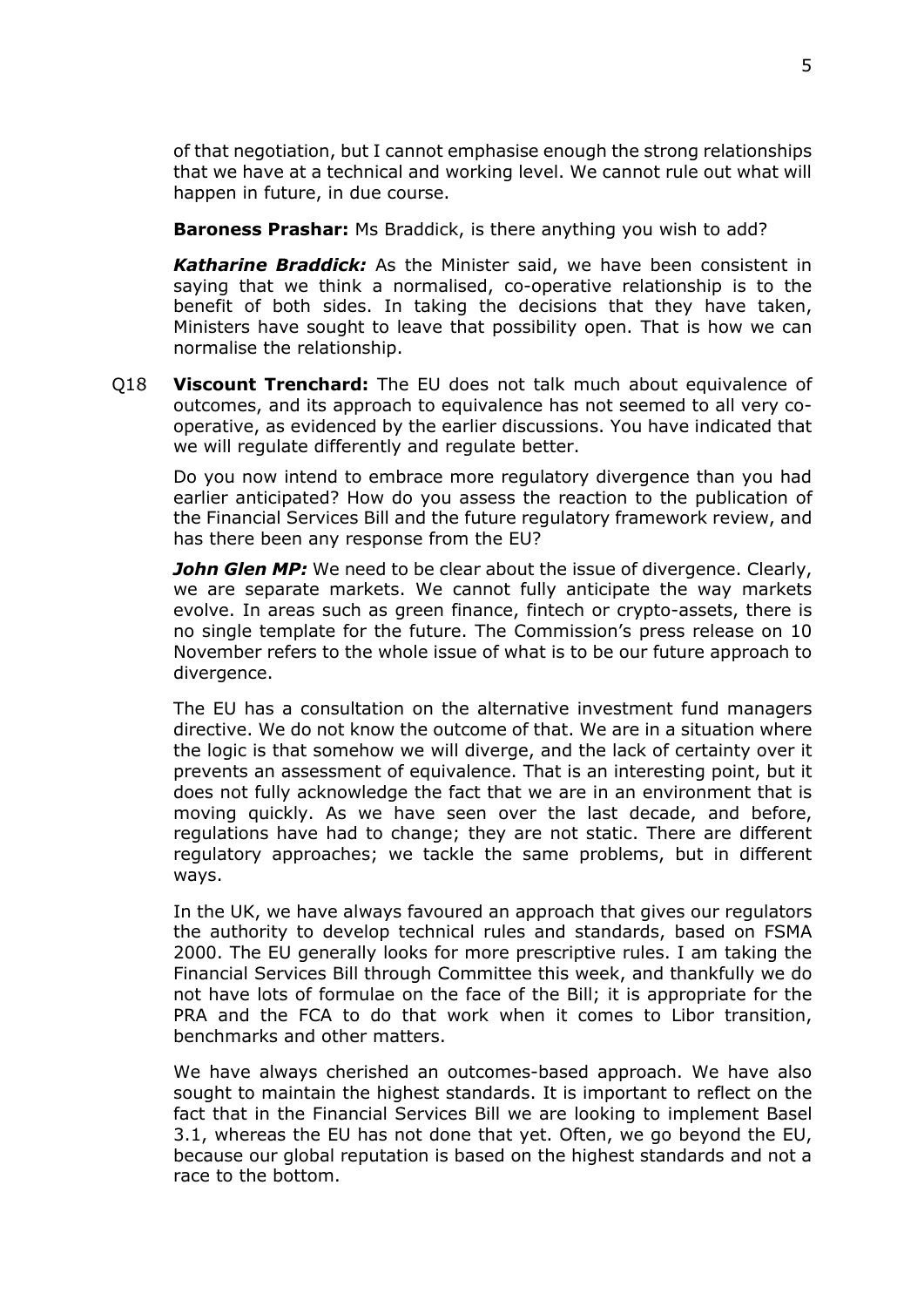We have had positive reactions from industry on phase two of the future regulatory framework review. Today, I announced that the consultation will be extended from 19 January to 19 February — an additional month. There is no EU reaction to that. Similarly, there has been no EU reaction to the Financial Services Bill, but it has been well received by industry and I am pleased about that.

Our attempt with the future regulatory framework review is to solicit views over four months to understand what the relationship should be between the Government, Treasury, Parliament and regulators; what the accountability should be; and how we measure and manage the delivery of those standards to the prescription of Parliament. We genuinely wish to hear from all interested parties before we come back with stage two of the phase two review, which will set out what we think would be the best options. We do not want to prejudge that; we are very willing to listen carefully to industry and to Parliament.

I do not want to preside over a transition where, instead of what is effectively an auto-upload from EU directive to regulator, we move to a situation where the regulators have all authority and no accountability. Equally, I am clear that they are the best people, given their technical expertise and world-class reputation, to develop appropriate technical standards for a complex industry. Attending to international norms and evolving norms is very important.

**Viscount Trenchard:** It seems, as we pass endless statutory instruments—

*John Glen MP:* Tell me about it.

**Viscount Trenchard:** —that we are still sticking very much to the prescriptive nature of EU regulation. Is it intended? Katharine, perhaps you could give a comment from the Treasury. When are we going to stop doing things the EU prescriptive way and go back to the kind of principles-based regulations that we used to apply?

**John Glen MP:** Before Katharine comes in, I would like to state very clearly that under the withdrawal process we are bound to be completely aligned to the EU until the end of the transition period. The Financial Services Bill that is going through Committee stage this week, and will come to the House of Lords in due course next year, is the first opportunity to set out some differences and different ways of moving forward.

In that legislation, we have set out how we will move forward in different areas; for example, there is the overseas funds regime and some of the innovations we are doing on long-term asset funds. We have already put out consultation on Solvency II. The PRIIPs legislation in the Financial Services Bill demonstrates that there is widespread frustration that the prescriptive nature of those scenarios is not appropriate and we wish to do something different, but we have not been able to do that during the transition period.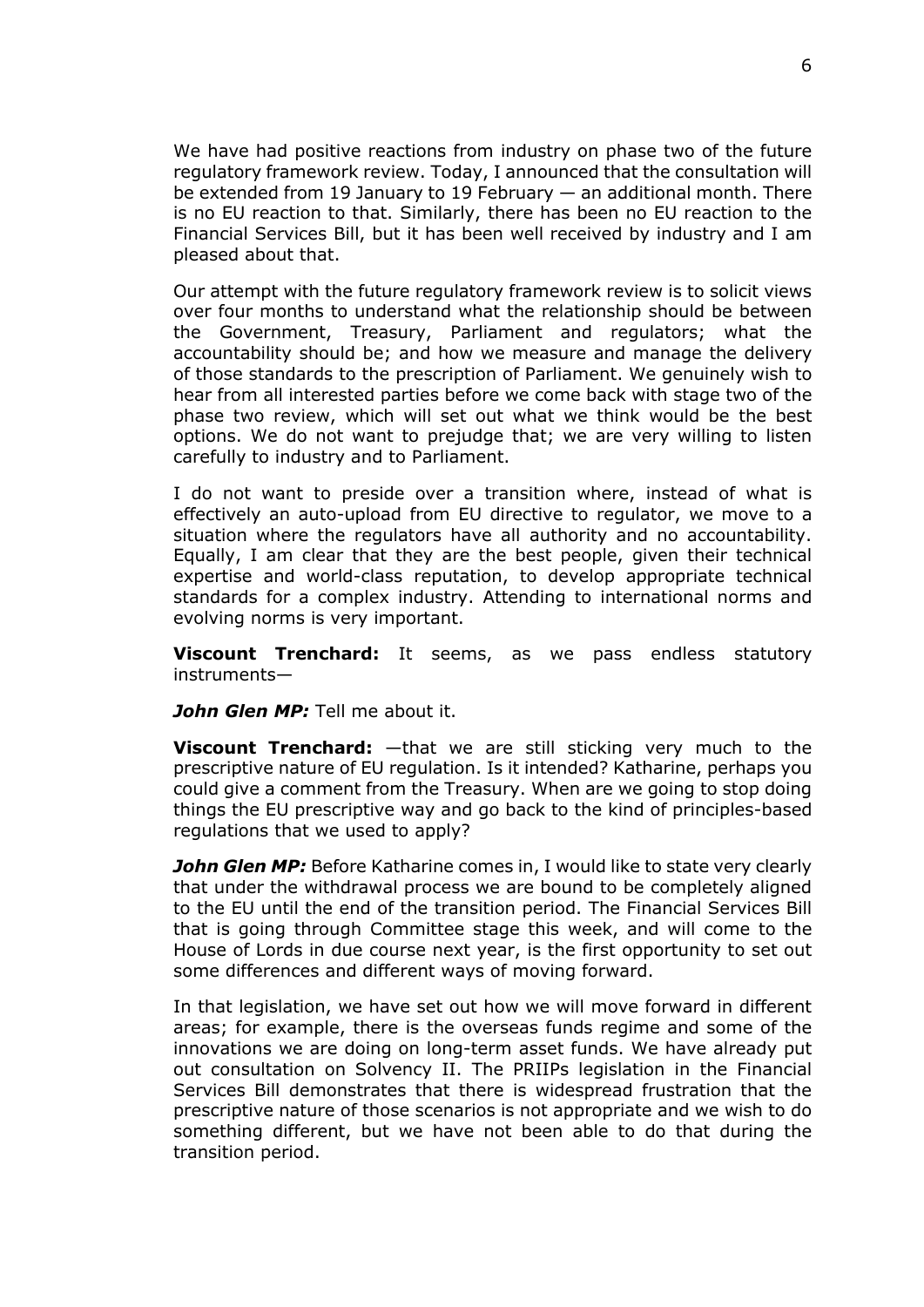With great respect, I cannot break the law, but I will do everything I can to get on to the front foot going forward. The future regulatory framework review is how we embed accountability for what the regulators do. That seems consistent with our heritage and positioning as a world leader in financial services. I am very happy if Katharine wants to add to that.

*Katharine Braddick:* I have a couple of points. The first is that the future regulatory framework review envisages a model in which the regulators continue to have considerable control over the rules that are applied to firms. It will be for them to start to think about ways to write rules that are better suited to the UK market and that do not have to take account of 27 other member states. For example, the deputy governor for the Prudential Regulation Authority, Sam Woods, has already made some public statements about how it might approach that opportunity in its rulemaking.

Equivalence applies only to a relatively small subset of European legislation. We can think about the control that we would have over our rules outside the areas that touch on equivalence in terms of the services that are offered. There are essentially no equivalence regimes for any kind of retail business. Thinking about the rulebook in those areas, equivalence is very unlikely to be a consideration in any cross-border banking or insurance.

In some cases, an equivalence regime is not even to do with permitting access cross-border. In the capital requirements regulation, the equivalence regime is for capital treatments; it does not permit access. The access regimes are a fairly narrow subset of legislation. That is why we have argued that equivalence is a patchwork and arguably, in some ways, needs some building out to support the relationship.

The final point is that a lot of the ways in which regulation affects firms are to do with how the rules are supervised and delivered. That is something over which we have always had control, and which our supervisors can now think about with greater flexibility, in connection with the rules.

We can expect to have quite a live, dynamic conversation between the industry and the regulators, and to some extent with Ministers, about how the rulebook and the supervisory approach come together to the benefit of the UK market. To the list of reviews that the Minister has just provided, I would add the listings regime, where Lord Hill is leading some work. That is an interesting combination of looking at the prospectus directive, a piece of EU legislation, existing UK approaches and the supervision of the regime to see what we might be able to do quite quickly to make it work better for the purposes of raising capital in the UK.

**John Glen MP:** Thank you, Katharine. That emphasises the discretion and the thinking that we have about a whole range of matters, as well as our ambition. I regularly have conversations with representatives of the Bank of England about some of the live considerations on capital requirements and thinking about what the future looks like. There is active dialogue all the time, and I will continue it. We are not seeking continuity; we are seeking appropriate flexibility and customisation while adhering to the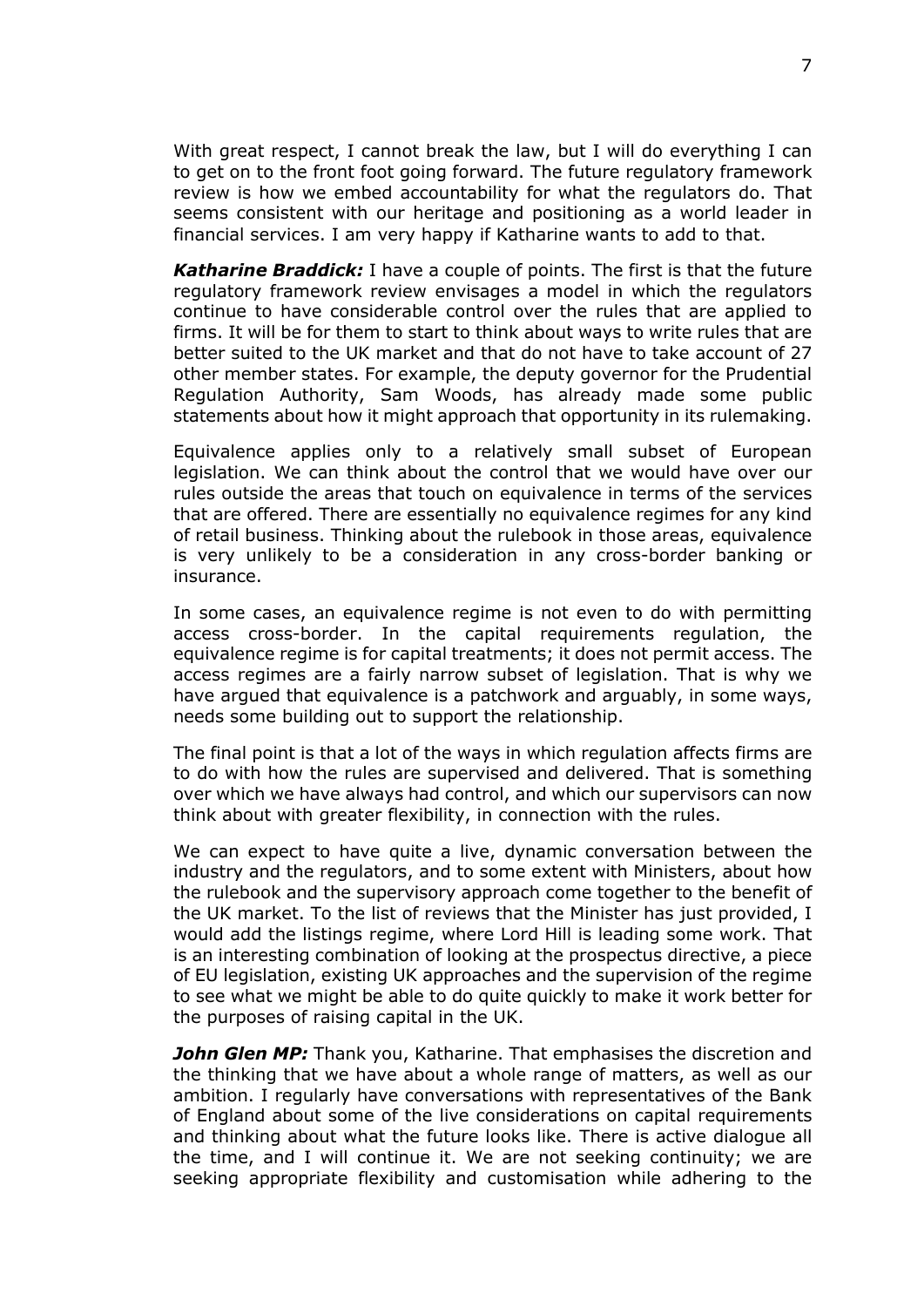same goals and challenges that all regulators and industry bodies face with respect to systemic stability challenges, and embracing innovation in a way that maximises opportunities for the UK economy.

Q19 **Lord Bruce of Bennachie:** As Katharine has just said, equivalence falls a long way short of the passporting regime that we had previously, and that creates space, but also uncertainty. The political declaration says, positively, that the relationship "could include appropriate consultation and structured processes for the withdrawal of equivalence findings, to facilitate the enduring confidence which underpins trade in financial services".

It seems very positive and very upbeat, but here we are at the 11th hour with virtually no agreement, or a few temporary concessions to transition. How important is it that we get such an agreement? In a sense, that is an obvious question, so what would be the sort of process and timeline you would be looking for to enable people to engage in the market with some degree of confidence? Clearly, a 30-day withdrawal unilaterally, if it was the practical norm, would be impossible for people to live with. I know they have had their difficulties in Switzerland, but, in reality, to what extent do you think that would be an environment in which we would be operating and indeed could operate?

*John Glen MP:* I recognise the challenge. We need a stable and reliable arrangement for cross-border market access. We believe it is for the benefit of both sides for us to have a comprehensive framework for that co-operation, to provide stability for equivalence decisions.

It would be appropriate for me to remind the Committee that I have said previously that we will adopt a proportionate approach to the withdrawal of equivalence. On 9 November, the Chancellor set out how we will approach equivalence. There is a range of different jurisdictions where we have lots in common, and some where we have less. We would also be guided by how important those decisions were for industry. That would inform the timeline for withdrawal of equivalence.

Your question goes to the issue of the EU-UK future negotiating framework for these decisions. Obviously, that is still a live consideration that we are negotiating. It is clear that the EU and the Commission have a different approach. They seem very concerned about the issue of the UK diverging. We will continue to engage with them, through this process and beyond, to try to establish the best way to bring as much certainty as possible. In the interim, we have brought as much clarity as we reasonably could unilaterally, and as much stability as possible, as well as setting out a broader vision for the future of financial services. We want to be as transparent as possible, as orderly as possible and as proportionate as possible. That is the mindset and the approach that we take.

The financial services industry in the UK serves the continent of Europe well. We want to be in a position where we can both maintain access to Europe and grow our global footprint. That may be something I will come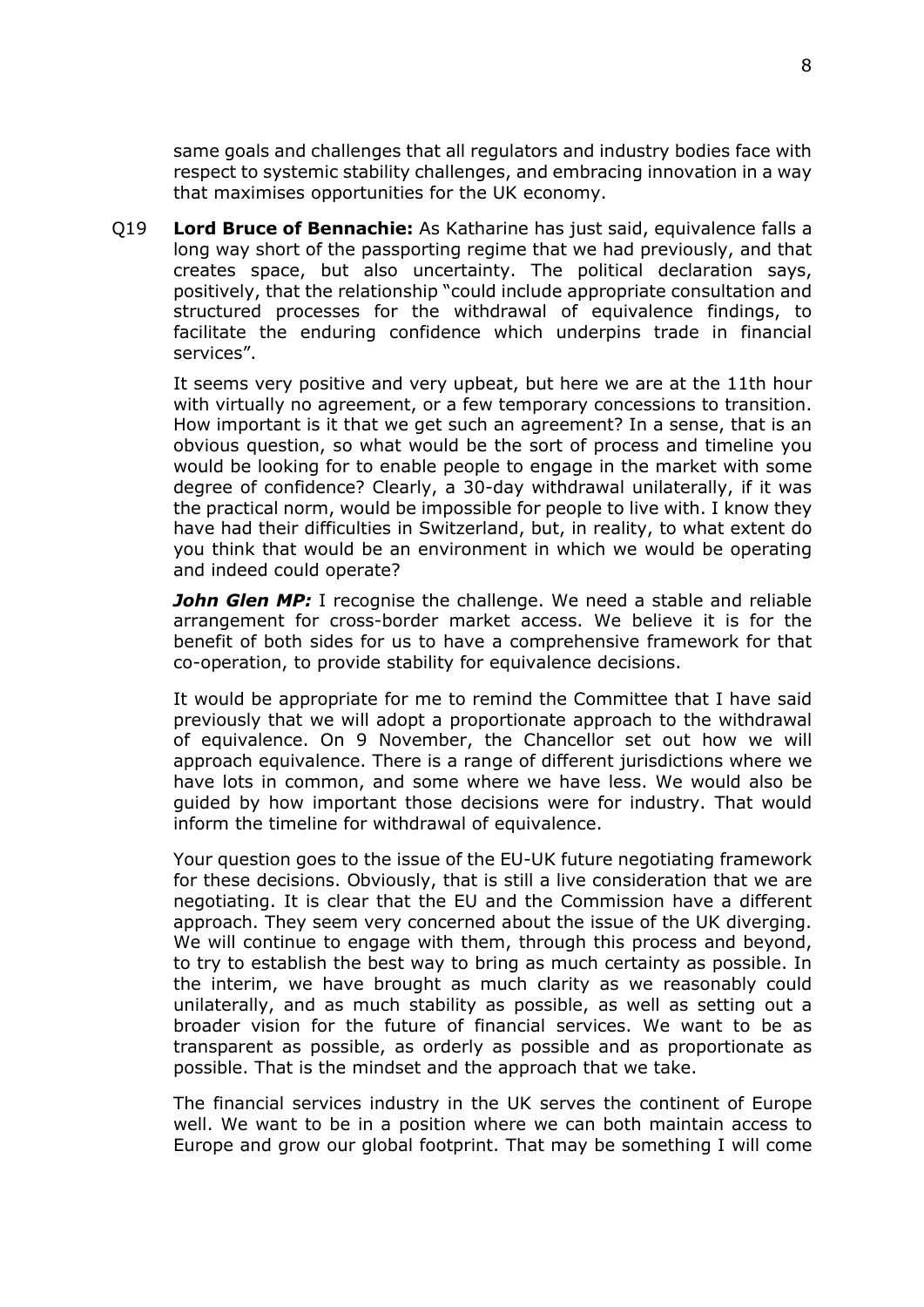to in future questions. It is not a static situation. We continue to have dialogue on how it might evolve.

**Lord Bruce of Bennachie:** In our timescale, and notwithstanding Lord Sharkey's contribution to the "Today" programme this morning, we have heard an awful lot of stuff about the details of the argument over fishing, which is a tiny proportion of our economy, and almost nothing about what we are trying to achieve over financial services, which is the driver of our economy. That seems extraordinary.

I do not expect you to share the negotiating position. You said at the beginning that it may not be part of a free trade agreement, which may be about goods. Will this situation be an ongoing negotiation, bit by bit and day by day, for the foreseeable future, or do you believe it will be possible, even if it is on each equivalence sector, to come to an agreement that will give us a process and a timeline that would make it workable?

*John Glen MP:* I cannot tell you what the outcome will be, but we will continue to take the most constructive approach to dialogue with the EU and to be as forward-leaning as we can on the decisions that we are able to take of our own volition. In his speech on 9 November, the Chancellor set out pretty comprehensively how we would approach the equivalence matter going forward for all third countries, and our ambitions for industry.

I have mentioned in my previous answers this morning the steps taken by industry in the context of our onshoring of regulations. I see considerable resilience in the City of London with respect to the future and the desire to stay in London. I cannot tell you in detail what that future dialogue will look like, but what I know from industry actors is that there is considerable appetite for continuing engagement to resolve outstanding matters. We will continue to do what we can to achieve that.

You refer to the emphasis on other industries. A lot of that is speculation. In due course, I hope that we will get to the end of this free trade agreement negotiation and that more clarity will be forthcoming for everyone.

**Lord Bruce of Bennachie:** Will equivalence be in that agreement or not? You implied that it probably would not be.

*John Glen MP:* We have not concluded the negotiation. A number of the questions this morning have asked me to speculate about the Commission's position and the outcome of the free trade agreement. I said in my first answer that I would not be able to comment on that because we have not concluded that process. It would be reasonable for the Committee to understand that, in these final stages, very near the end of the transition period, I wish to reserve comment on some of these matters.

*Katharine Braddick:* On a pedantic, technical point, equivalence is a completely separate process for the Commission. It is a unilateral decision and is therefore not part of the free trade agreement. Of course, whether the Commission chooses to connect its decision-making on equivalence to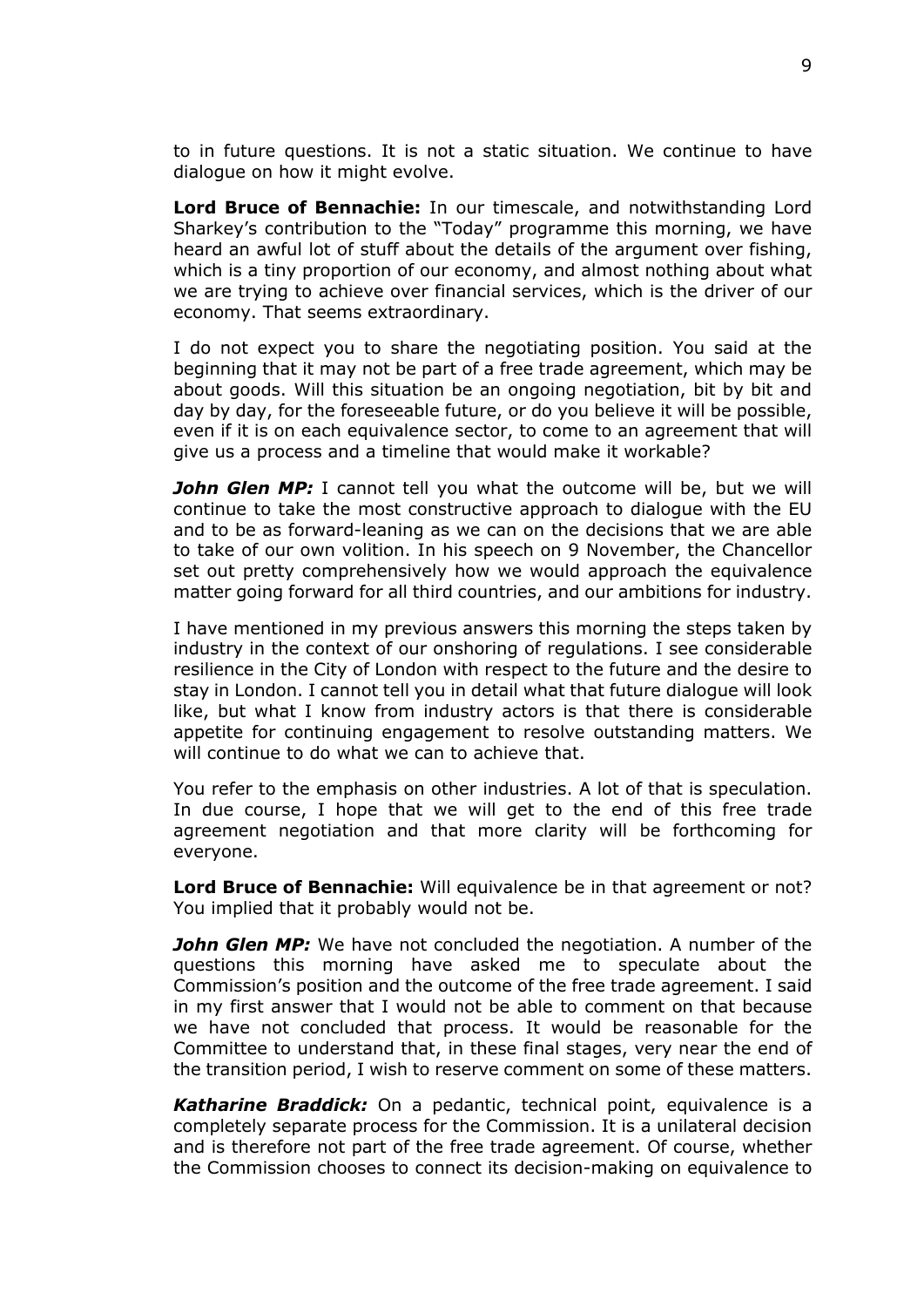the outcome of the FTA is for the Commission, but the processes have been conducted completely separately. There is no version of the free trade agreement that contains equivalence decisions as such. Of course, they may be made in a way that is co-ordinated in time, but, as the Minister has explained, that is for the Commission, and not for us to speculate on.

*John Glen MP:* I emphasise the point that we have co-operated fully with that process and completed all the forms that were requested. As Katharine said, the Commission has not come back with any questions on that, and it was four or five months ago.

**Lord Bruce of Bennachie:** I understand that, but the point is that the issue of equivalence could be an ongoing discussion beyond 31 December.

*John Glen MP:* As Katharine rightly said, given that it is a technical process separate from the free trade agreement, the coupling or decoupling of it and the timelines are in the end matters for the Commission to grant and in what context. I cannot be certain about how it will play out at this point.

Q20 **Lord Thomas of Cwmgiedd:** I hope we can move to slightly safer ground, away from the negotiations, towards our future, the future regulators and parliamentary scrutiny, where I hope you will not feel quite as constrained as you rightly are in relation to the negotiations. In as specific a manner as is possible, how do you see Parliament exercising its role to hold regulators accountable under the future regulatory structure?

*John Glen MP:* Thank you very much for the question. First, this process does not mean the regulators having greater power. It aligns them to the Financial Services and Markets Act 2000 and the existing powers that they have, except that now they will gain those powers on direction from the UK Parliament rather than from the EU, even though we had a significant leadership role in the EU negotiation of directives and the outcomes that then came back.

We need the appropriate democratic policy input and oversight that will be carried forward in new legislation, and that must give the Government and Parliament greater say. Surely, the point of Brexit is to give a more direct relationship between the will of the people, as expressed through Parliament, and the sorts of outcomes we wish to have. The consultation will seek to scrutinise the dynamics of the future work of regulators and how they are held to account.

I would respectfully say, however, that the parliamentary scrutiny process is a matter for Parliament and not for me as a Minister. What I hope will happen is that, after we have had—from 19 October to 19 February—an extensive period for reflection and input on what those mechanisms would look like, we will come forward with proposals that reflect and synthesise, and look at what would be the appropriate mechanism.

The Select Committee process is a well-understood and accessible mechanism for scrutiny, but the technical nature of a lot of the regulations which the regulators have to develop, sometimes at short notice, to deal with some of the risks and failures in the market is complex. We defer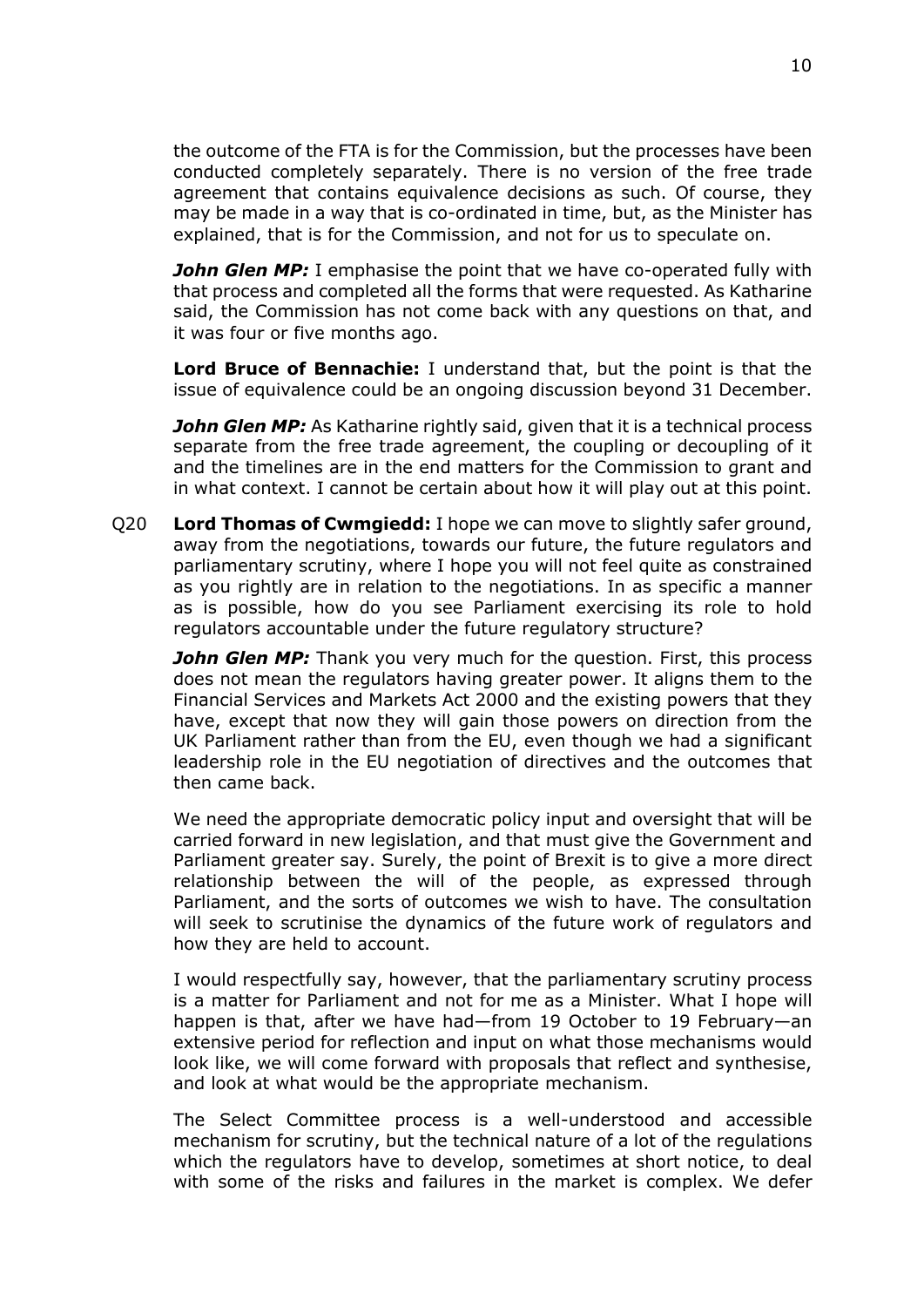those regulations to the regulator for technical standards and so on, because they need deep engagement with industry. We have to get a balance between delegating appropriate activities to those who know how to do them while retaining oversight of the strategic objectives, and their success in fulfilling those strategic objectives, otherwise it will be an empty conversation that is misinformed or unequal in its understanding.

**Lord Thomas of Cwmgiedd:** In the history of financial regulation indeed, of the financial markets—there are always very serious scandals. Things will go wrong. They have for centuries and will continue to do so. Surely the regulators benefit from detailed scrutiny of what they are doing, so that they can say, "Well, we had our conduct reviewed", rather than allowing what is sometimes an easier path, which is to sit back and say, "It is their responsibility and we will cane them when they are wrong". That benefits accountability.

We have taken some evidence about the European Parliament's role. The idea was to get more control here. Why do you not see the UK Parliament playing a role much more like the European Parliament in holding regulators to account?

*John Glen MP:* I was trying to set out that I absolutely think that Parliament needs to hold regulators to account. What I was trying to describe was that, given the nature of the regulations that they construct and the technical work they do, we need to ensure that Parliament is equipped to do that work properly.

#### **Lord Thomas of Cwmgiedd:** But—

*John Glen MP:* May I finish, please? I think there is a difference between accounting for a strategic direction of financial services at the moment and actually understanding and evaluating the technical standards that are operated on the ground. Please come back.

**Lord Thomas of Cwmgiedd:** Surely, to do that properly you need a degree of expertise. Many people in the Upper House have a lot of background in markets and regulation. Do you therefore envisage equipping committees with better staff and making more funds available, so that we can look with greater precision and help regulators? People always think that parliamentary scrutiny involves being critical, but you want a good friend, and I think we would like to be good friends: critical, but good friends.

*John Glen MP:* There is a consultation going on. I am anxious to fully take on board the views of industry and all parts of Parliament, so that when I come forward with proposals they take full account of the sorts of views that you have expressed. I have great sympathy with what you are saying, but it is not for me to prescribe what Parliament does.

What I can do, however, is synthesise the output from the consultation and suggest ways forward that will be sympathetic to the completely appropriate aspirations that you have set out, and that use the expertise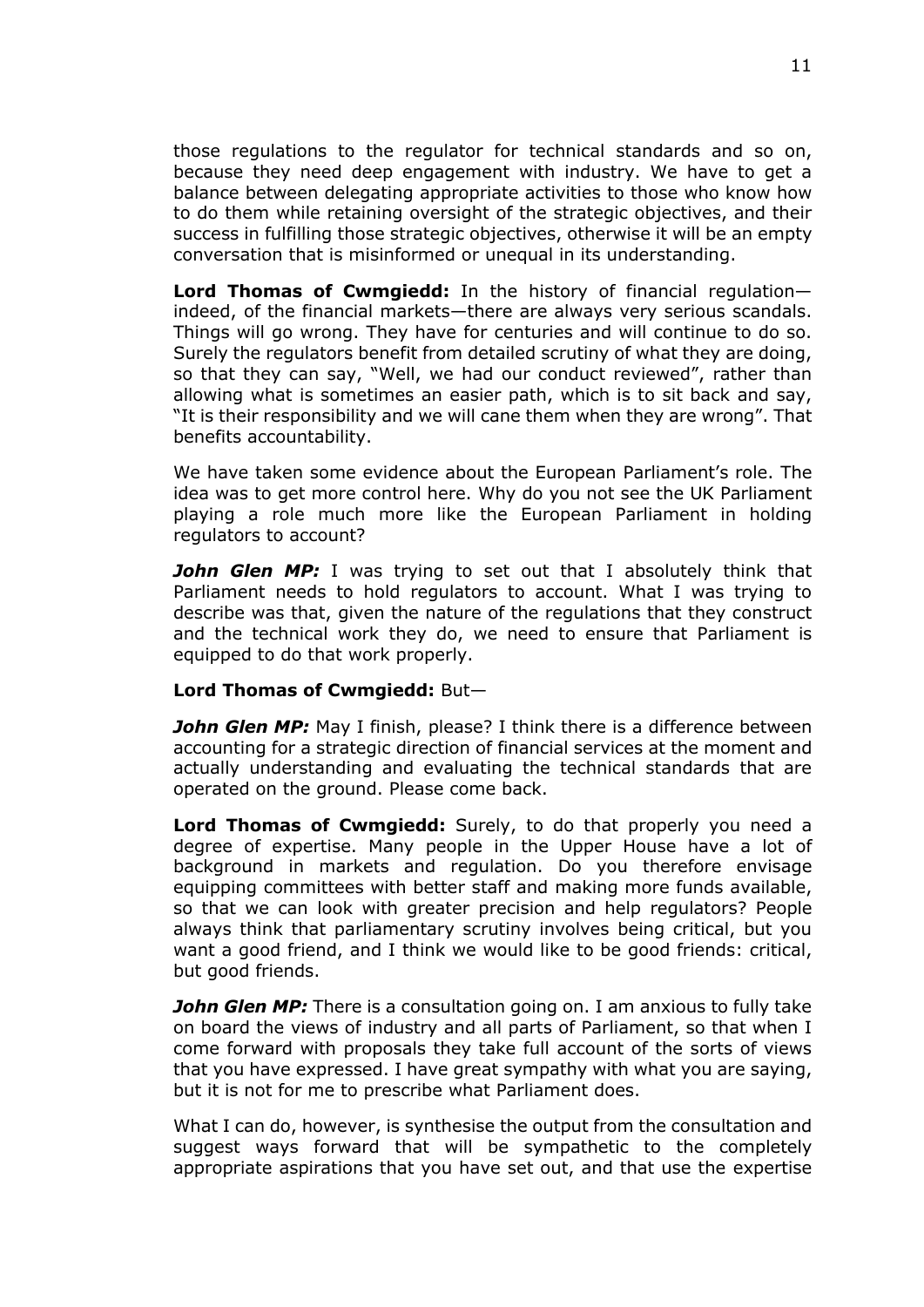of Parliament—people with historical interests and experience in financial services, and some who are still engaged in it and in Parliament—so that we can make use of that and have flexible, agile regulators who ensure that the UK financial services industry continues to be in a world-leading state.

That is what I want to achieve. The consultation is designed to lay the foundations for proposals that will take us to legislation, in the next Session I hope, to achieve what you are setting out.

Q21 **Lord Vaux of Harrowden:** We have heard from witnesses concerns about the balance between the UK being competitive and ensuring financial stability, with some arguing that regulators should have a competitiveness objective to push them to take account of what they do with regard to the UK's attractiveness for financial services provisions, and others arguing that that would create a risk that distracted from the key stability, market integrity and consumer protection objectives.

The future regulatory framework review proposes activity-specific regulatory principles. The FCA, in its evidence to us, takes a slightly different view: "Where policy considerations are relevant to many areas of regulation, we consider it more appropriate for these to be reflected in cross-cutting regulatory principles rather than individual areas of framework legislation". Could we hear from you where you think the balance lies, and whether you think the proposals in the regulatory review get the balance right?

*John Glen MP:* For me, the starting point is the retention of high standards. We maintain our status as a competitive, well-regarded jurisdiction to do business if we build on the FSMA model. The IMF and the OECD would describe that as world leading, but we have to recognise that we are in a dynamic international environment where we need to take account of what is happening elsewhere. There will be a balance between those overarching objectives and a degree of prescriptiveness over what we do in different activities and different industries.

What we cannot have is individual firms lobbying for short-term gains that undermine systemic stability considerations. There will always have to be a balance. I imagine that the instincts of all regulators, by their very nature, are to have as much freedom as possible from specific and prescriptive rules. Equally, it is wrong for Parliament to set those rules in a way that creates contradictions and makes them very difficult to satisfy.

We want to listen very carefully to lots of stakeholder views at this point. I want to be able to retain a clear focus on systemic stability being retained while giving enough flexibility to allow changes that enable us to adhere to the same goals, but perhaps do things differently on occasion, when it is necessary to do so. Solvency II, in the insurance industry, does not offer any risks in stability, but it offers flexibility that would be very welcome to the industry. It is not a binary one or the other. It is about trying to find a way to maintain stability but innovate and empower regulators to take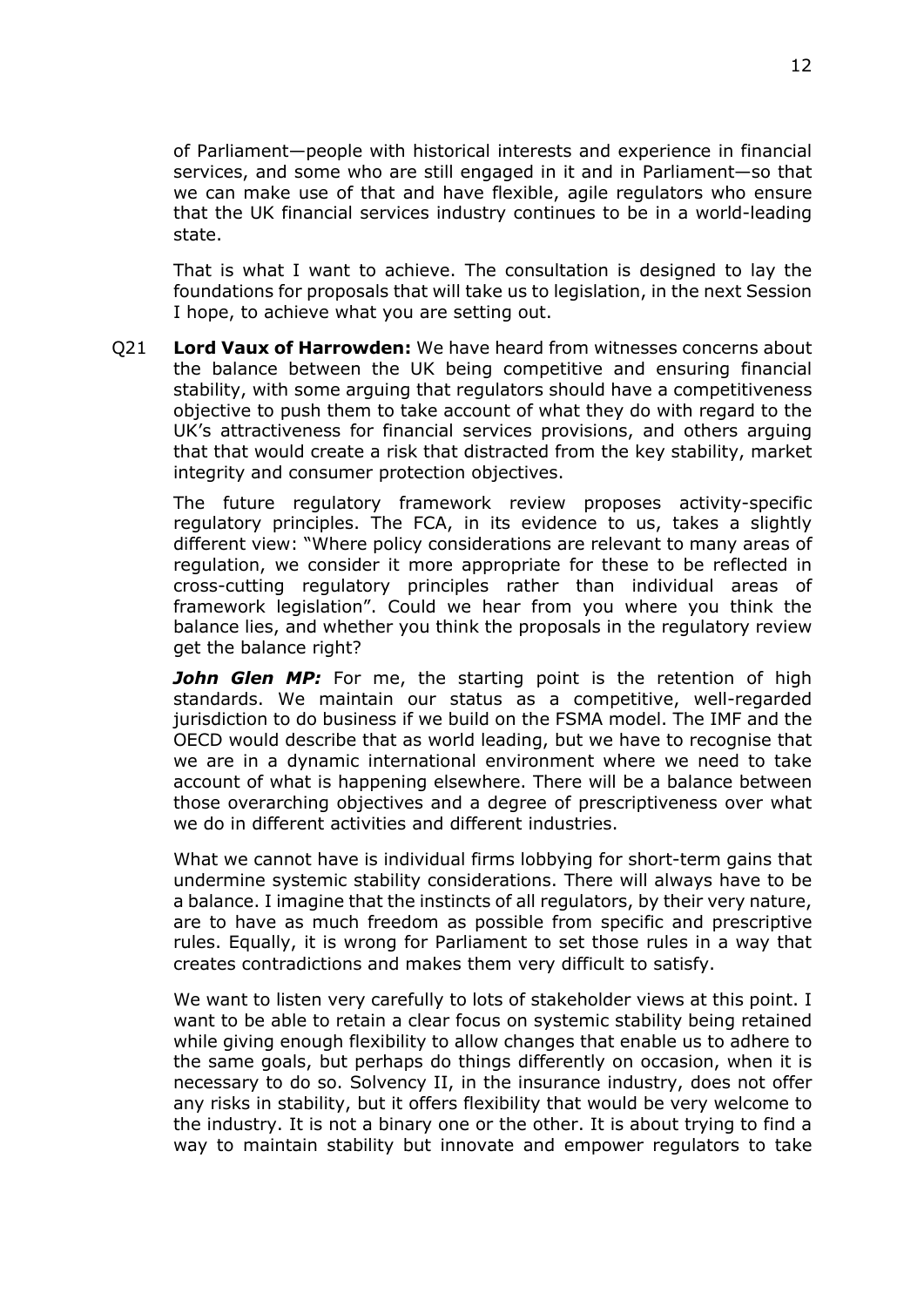account of a broader set of criteria, on an activity-specific regulatory principle basis.

**Lord Vaux of Harrowden:** The balance is difficult, but do you think there ought to be some form of competitiveness objective written into the regulators' formal objectives, or do you think we should leave it?

*John Glen MP:* If you look at the measures that I am taking through at the moment in the Financial Services Bill with respect to Basel 3.1 standards, the benchmarks regulation and what we are doing with Libor and other matters, we are setting out an accountability framework for the regulators that looks at relative standing—the competitiveness position. It is absolutely right that we have those explicitly, but it is absolutely right too that they do what they need to do to maintain the stability that is required. That is the fundamental foundational principle by which we do our utmost to avoid the sorts of challenges that we faced 12 years ago.

The accountability framework is there in the measures we are taking through at the moment, but the future regulatory framework holistic solution for the future of the industry will need to embed that across the board. We have not desisted from putting those principles in the measures that we need to do more urgently in legislation that you will see in your place in a few months' time.

**Lord Vaux of Harrowden:** You mentioned the ever-changing and innovative nature of these things. How do we make sure that we encourage future innovation so that we stay at the forefront, particularly on fintech, crowdsourcing and getting into the crypto side of things, so that we do not hold ourselves back from that?

**John Glen MP:** I go back to the Chancellor's speech on 9 November, where he put the emphasis on green finance and some of the mandatory reporting where we will be world leaders for an economy of our size—the TCFD reporting—and some of the aspirations we have with the green taxonomy. I commissioned Ron Kalifa, the former CEO of Worldpay, to do a review of fintech. I caught up with him on that last week. He has an ambitious set of proposals across five areas, which we are looking at very carefully. Katharine mentioned my excellent constituent Jonathan Hill's review of the listings regime to try to make us more competitive, essentially with the US. We are already pretty competitive with other jurisdictions.

We have the future overseas funds regime. We are looking at long-term asset funds. There are lots of things going on to try to make sure that we are in the right place. You referred to crypto-assets, stablecoins and digital currencies. The jury is out across different jurisdictions around the world on how best to regulate for safe innovation. We are at the forefront of that. We have been working co-operatively with the Bank of England and the FCA here in the Treasury on such matters; we have a consultation that has just concluded, and we will be looking at it very carefully.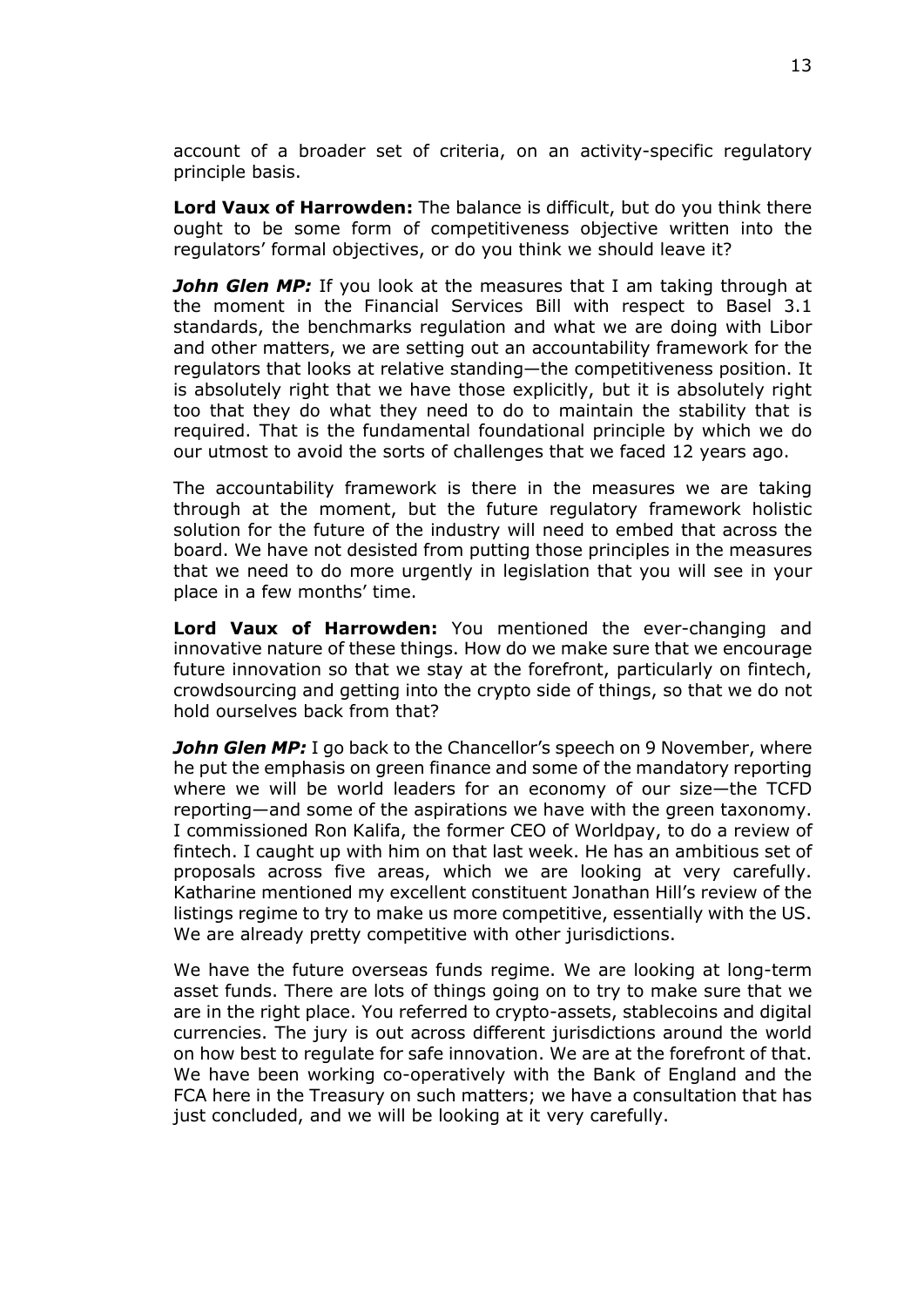There is no reticence about thinking creatively or thinking about the future in ways to get on the front foot and maximising the opportunities for the UK's financial services industry.

Q22 **Lord Bruce of Bennachie:** Building on what you were just saying, Minister, we will continue to have a relationship and trade backwards and forwards in financial services between the UK and the EU forever, but it will be different now that we are not necessarily actively divergent but free to diverge. What structure do you envisage for such a relationship?

Given that the UK has been a major driver of EU regulation, and the EU will now be looking at us as a competitor and therefore will probably treat our recommendations or suggestions slightly differently, do you think it should be possible to create a structure? UK Finance put out a proposal suggesting that there should be a working committee and ad hoc arrangements, and that it should be actively engaged. Do you see that as practical and possible, on the basis that in the end we want a mutually beneficial relationship, and somehow or other we have to create an environment and an atmosphere that makes that possible?

*John Glen MP:* Yes. A lot is written at the moment about where we will end up on the free trade agreement, and the nature and quality of the relationships that exist. We have put forward proposals for an annexe to the FTA. I think it is fair to say that the EU would prefer to have it outside the FTA.

As I said in my previous answer to you, Lord Bruce, there are no limitations on our future engagement. You cite the UK Finance proposals. We have had similar proposals from other trade bodies, and we have been in dialogue over that. We need a mutually agreed forum or mechanism linked to the level of access across different activities. That is something we are committed to working with the EU to find. By its very nature, it is dependent on an agreement with the EU. You have taken some evidence from those familiar with the EU's views on that. What I am after is an enduring dialogue that leads to resolution, in a timely way, of matters of difference.

We have been as open as we can be in the decisions we have made and on the direction of travel in which we are headed through the Financial Services Bill. It is a significant piece of legislation with 17 measures in it. What I cannot do is prescribe an outcome, because that relies on the EU's co-operation and agreement.

**Lord Bruce of Bennachie:** Can you see a situation whereby business, trade and politics may become slightly divergent, in that there will be companies in the EU and in the UK that want to do business with each other? They will want a framework that is beneficial to them. Do you see a structure that allows that?

The worry at the moment in this intense atmosphere is that everyone is jockeying for political position. We know that France wants it to be Paris, Frankfurt or whatever. When, as we hope, we get to a slightly calmer space, do you think it will be possible to set up a structural arrangement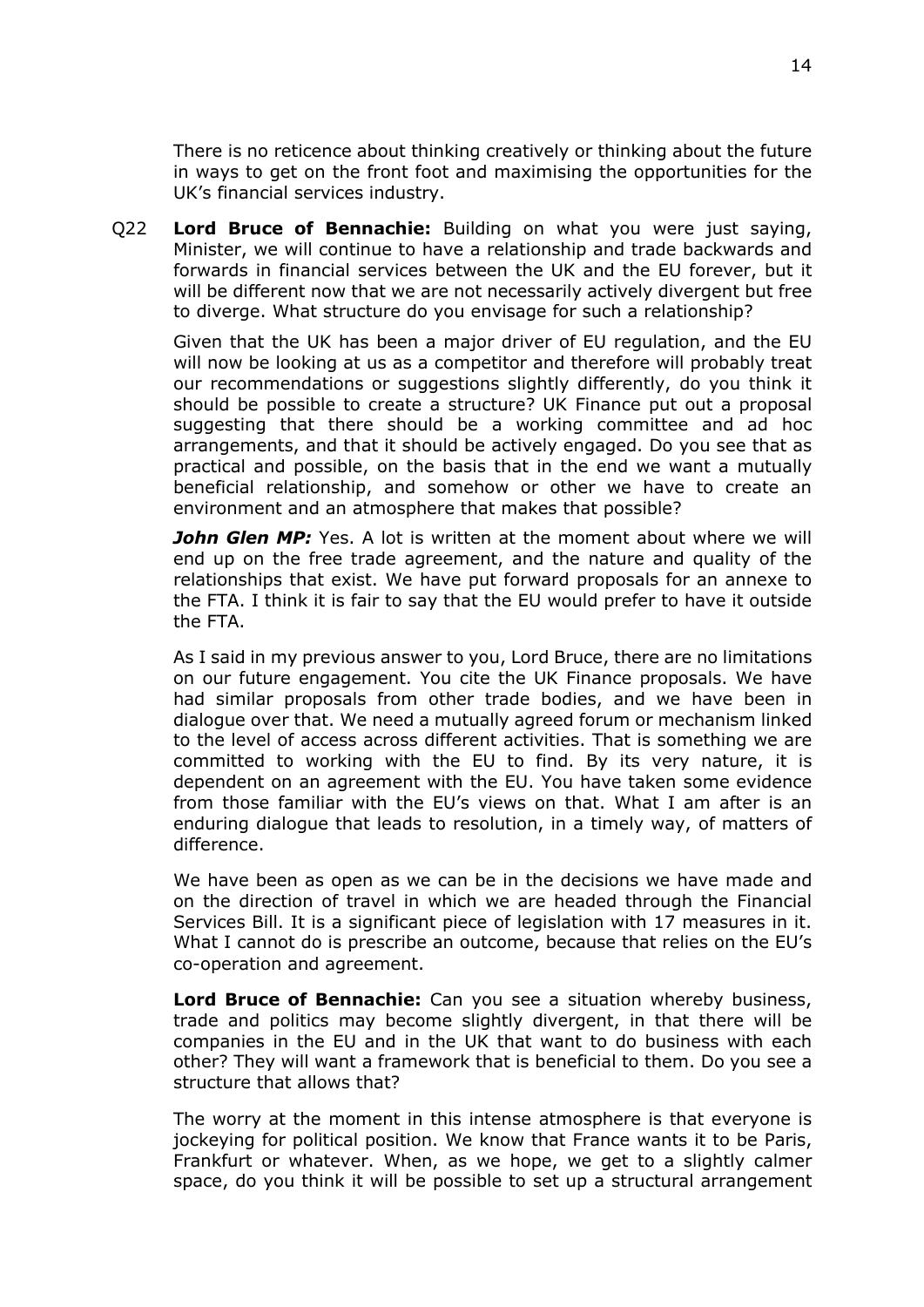that allows business interests to feed in, and where the politicians will still be responsible, perhaps not driving it forward but trying to serve the interests of the economies of both the EU and the UK? Is that too optimistic to hope for?

**John Glen MP:** No, I do not think it is. You rightly refer to the political noise. It might be worth asking Katharine to comment on the nature of our relationships on the ground, regulator to regulator, to underpin how they are in a good state.

*Katharine Braddick:* The model the Minister has described is very similar to one that we have up and running successfully with the United States in the Financial Regulatory Working Group, which we have built and developed very successfully with our US counterparts in recent years. It brings together all our regulators to talk about issues where we can work together, learn from each other and potentially reduce frictions for business. It has successful input from industry, both in the US and in the UK—for us, principally via TCUK and the Corporation of the City of London. We are using that model very successfully in our work with the Swiss authorities to develop a mutual recognition agreement, which will be a very ambitious, innovative and far-reaching agreement between the two jurisdictions on financial services.

It is a model that we know works, because we have seen it work in practice. It builds on what I have already described as the kind of routine and very important engagement between regulators cross-border, where they share interests. In all these situations, our desired approach is to connect all those individual technocratic engagements into a strategic whole to inform information sharing and co-operation where it is helpful. With all jurisdictions, in some areas you are inevitably in competition. That is not unique to the UK-EU relationship. Equally, as you describe, there is always shared pressure from business to enable cross-border engagement that benefits investors by stripping out costs and expanding the range of services.

There is certainly a need to scrutinise risks that both sides can see arising in a sector that innovates and changes very rapidly and dynamically. We anticipate that those demands will not subside. There needs to be a point at which we can come together to engage on the issues in a way that commands credibility with industry and with our broader stakeholders in both jurisdictions with regard to the UK and the EU.

**Lord Bruce of Bennachie:** That is helpful. I assume from that that there will be an identifiable structure once it is in place. People will know whether there are committees or people, or what have you; they will know who to go to, where to go and what the procedures are. It will not be too bureaucratic, but people will understand and know what is going on and where to go.

*Katharine Braddick:* That is not something we can do unilaterally, but certainly that would be our aspiration for the way the relationship would work. That is what we have been arguing for throughout.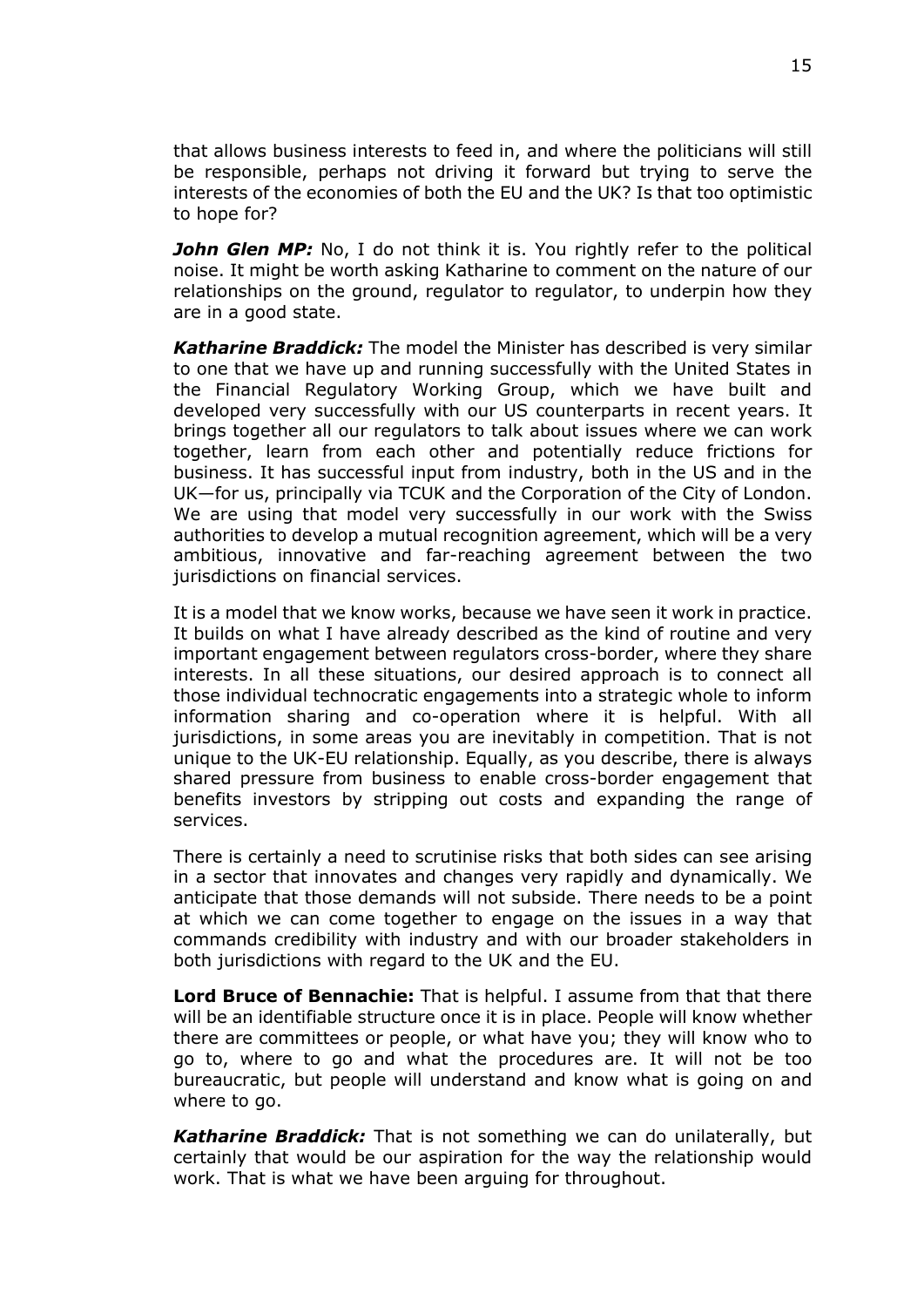*John Glen MP:* It is respecting the fact that we are sovereign equals but with different approaches. You need a way of reconciling those.

**Lord Bruce of Bennachie:** I understand that. It takes time for that trust, which has been somewhat damaged, to say the least, in recent months, to be established. A process such as that would presumably eventually help to build trust.

*John Glen MP:* That is where we hope we can get to. On the ground we have a lot of mutual respect, and we hope that that will develop.

**The Chair:** I suspend the session for two minutes in commemoration of the London Bridge terror attack.

*The Committee observed two minutes' silence*.

**The Chair:** Lord Bruce, do you have anything to pick up before we move on?

**Lord Bruce of Bennachie:** No, thank you. I was very happy with the final comments.

Q23 **Lord McNally:** Minister, I was once on an aeroplane that got caught by turbulence and crosswinds just as it was about to land. I am quite sure that the pilot was as calm and serene as you have been this morning about our safe landing, but I hope you appreciate why some of the passengers are getting quite panicky, not least about the question of data adequacy, which we were told was so easy to achieve that it would be a flick-of-theswitch matter, yet here we are, with days to go, and no data adequacy decision forthcoming. What would be the impact on our financial sector if there is no data adequacy by 31 December?

*John Glen MP:* You are right to say that data adequacy is incredibly important. It is absolutely clear that the free flow of personal data between EU member states and the UK continues for commercial reasons, and for general and law enforcement purposes. The range of needs for that data transfer are significant. We continue to be in talks with the Commission on adequacy decisions on two directives: general data protection regulation— GDPR—and the law enforcement directive. We see those as technical and confirmatory. We have worked very hard to set out explanatory material on our standards and where we are with that. Indeed, we have published it on GOV.UK.

You asked about the absence of adequacy. We have already legislated for the transfer of personal data from the UK to the EU, after the transition period, for four years. Over that period, the UK will complete its assessment of the EU. There are alternatives that we could use on transfer mechanisms, such as standard contractual clauses or binding corporate rules, to transfer data from the EU to the UK. The most common of those are the SCCs. Firms are well advanced in implementing those, having introduced them in advance of the no withdrawal agreement scenarios previously.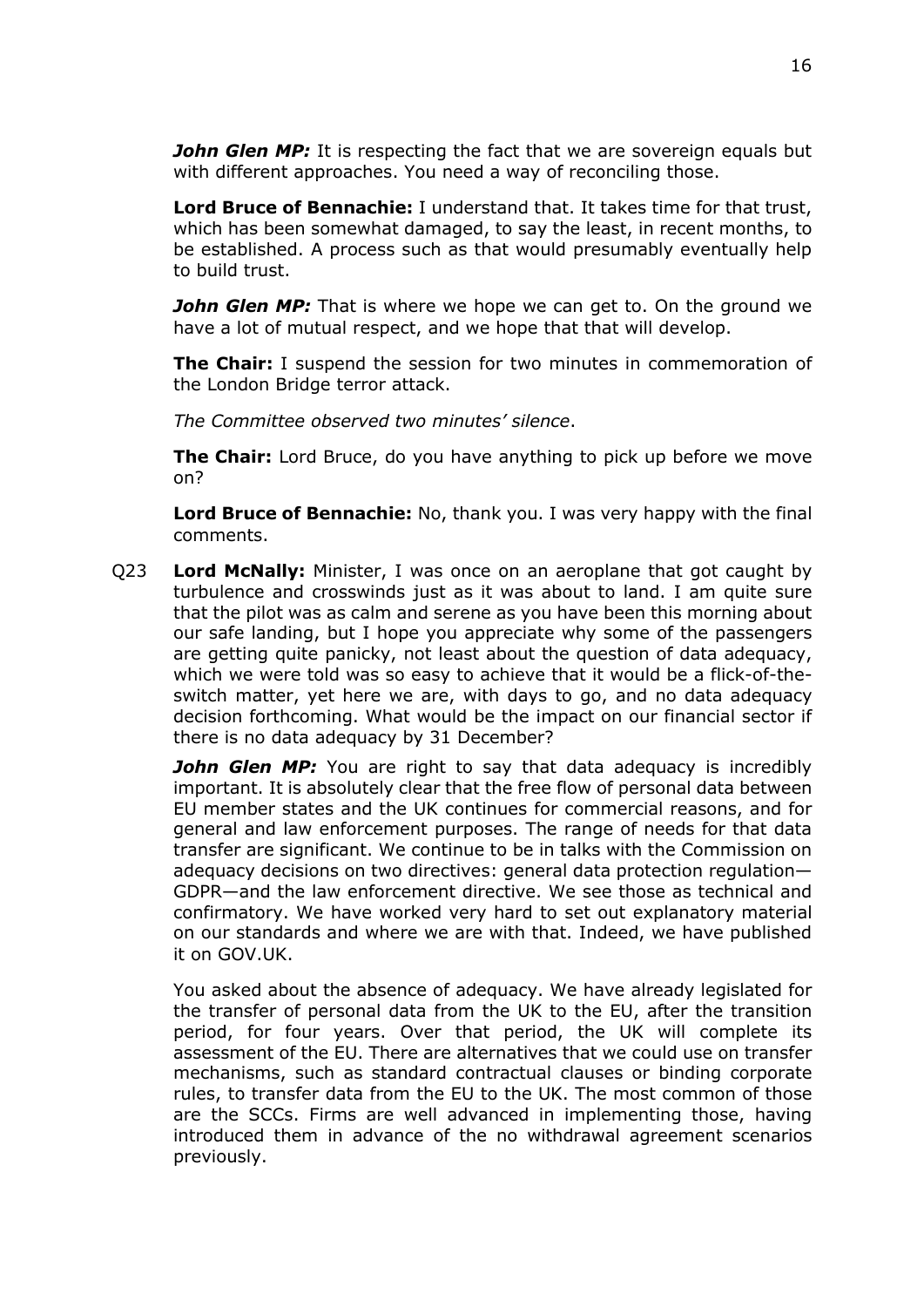I accept that it is a critical issue. I am certainly not complacent about it. I am very aware of the challenges. I think I have explained where we are and what our approach has been. Again, I refer back to some of my previous answers. It is a technical process that is in the Commission's gift. I have explained the mitigations that we would expect to be used if it is not given. We continue to engage very closely with the Commission and are in constant dialogue to seek to secure it as soon as possible.

**Lord McNally:** A number of witnesses in other sectors have said, as you said, that there are back-up things that can be done contractually and elsewhere, but I do not think any of them ever claimed that it would come anywhere near the granting of adequacy and an agreement on adequacy. Do you agree with that?

*John Glen MP:* It is the responsibility of the Commission that there is sufficient time to deal with these processes. We have done all that we can to expedite them, and we will continue to be available to clarify any matters that the Commission wishes to bring before us. What I have described are mitigations that are well known, that industry is familiar with and is comfortable using. Clearly, it is desirable to have a data adequacy decision, and we continue to do everything we can to achieve it.

**Lord McNally:** You referred earlier to the work being done on the national data strategy. We have just received a paper, for the benefit of the Committee, on the European data strategy. Is that not a sign that, the moment we are granted data adequacy, the danger of divergence will immediately appear? How will we keep the dialogue going so that, as much as possible, the EU data strategy and our national data strategy are compatible?

*John Glen MP:* What you point to is the natural evolution in approaches in different jurisdictions. Complete focus on equivalence at a single point in time could fail to recognise the necessary evolution in regulations that you rightly point to. It will be for us in the UK to look at the evolving way in which different jurisdictions deal with data, and make sure that we are in the best place for our industry and our interests. That is the ongoing challenge that other third countries to the EU will have taken on board, and we will continue in the same way.

Obviously, it will be from a starting point of great familiarity with where the different drivers of change would be and the different industry imperatives influencing it. We have the same engagement with industry, and we would look to secure the best processes going forward for ourselves. We would obviously do that in conjunction with, and not in isolation from, what is happening in the EU and elsewhere.

**Lord McNally:** Will we have a whole cocktail of agreements? Lord Trenchard and I were talking a few days ago about the free trade agreement with Japan, which has a data adequacy element—an agreement to exchange data. Before, we had the GDPR and we were in the EU. Now, we will need to have individual relationships with holders of data. I know that is not necessarily a Treasury matter, but it is interesting; data is the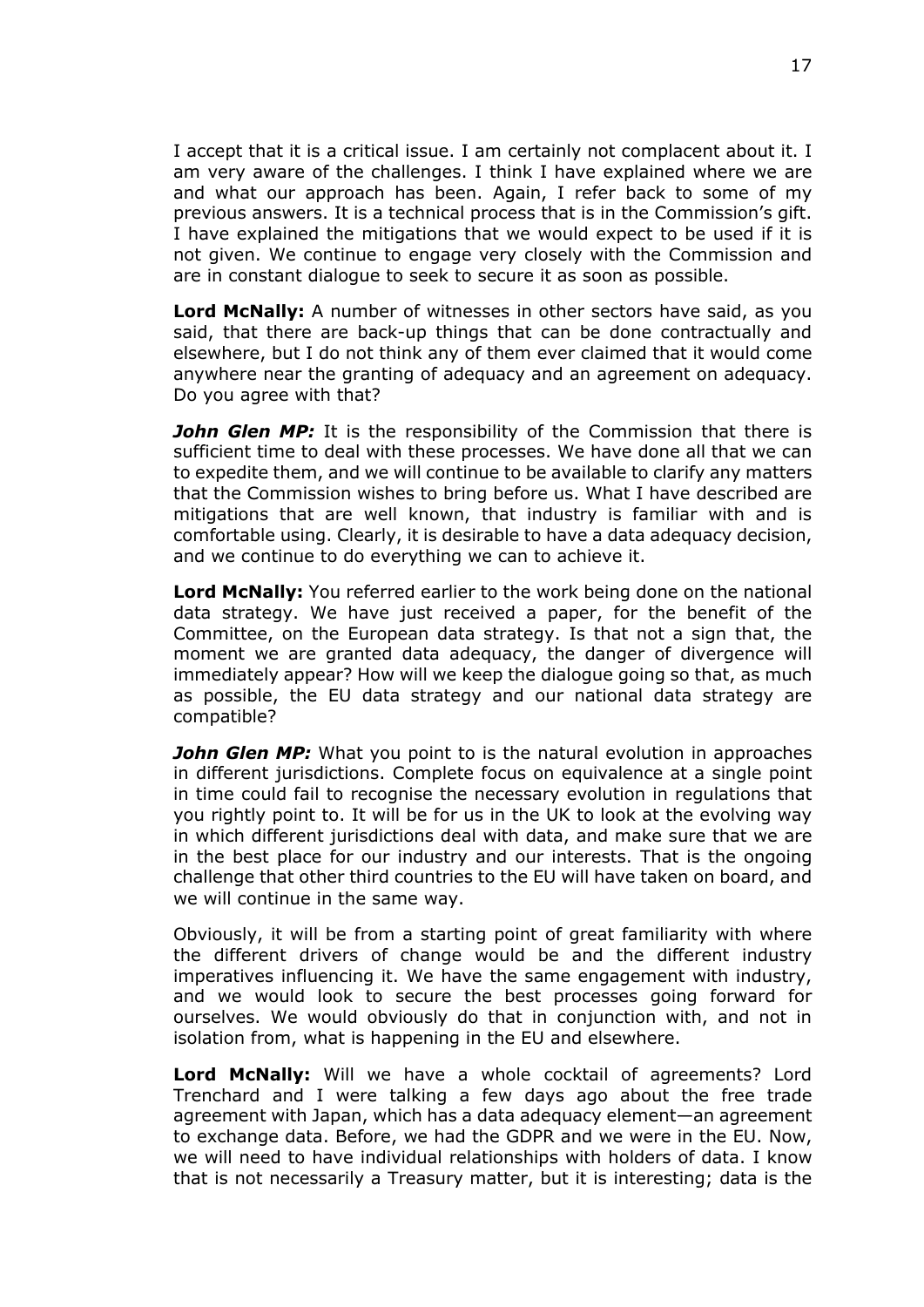new oil, and it will be very complex for us to handle our assets in that area.

*John Glen MP:* Yes, it is a new development over recent decades. The use and transfer of data is an important element in trading relationships. You cite the free trade agreement with Japan, which goes further than the EU arrangement with Japan, especially on regulatory co-operation matters. In the context of leaving the framework of the EU, we will be developing free trade agreements. We are making significant progress on those in the US, Australia and New Zealand, which are significant for financial services. Katharine referenced Switzerland and the mutual recognition agreement that we are progressing there. That is another example of the alignment of aspirations and an understanding of each other's position on regulation. A lot can be achieved.

You referred to it as a cocktail. I would say it is a series of agreements tailored to the best state of future aspirations between two sovereign entities.

**Lord McNally:** Dare I risk a joke? You are most probably fed up with it, but I can think of nobody better to get us a safe landing than John Glen.

*John Glen MP:* I shall take that. Thank you very much, sir.

Q24 **Baroness Neville-Rolfe:** Good morning, Minister. I am very glad to be talking to you from outside your constituency of Salisbury.

What progress have you been making in building closer relationships with other third countries in financial services? Is there an active dialogue, and which countries will be in a global footprint, to pick up two very good words from your earlier comments? Katharine talked about Switzerland and the US model.

I declare an interest as chair of the UK ASEAN Business Council, which embraces Singapore and south-east Asia. I would be interested in your comments on fintech and green finance, which you rightly referenced earlier.

*John Glen MP:* Thank you very much. It is good to see you. I look forward to the fog being removed from Salisbury.

Our relationship with the EU in financial services is very important. EU states are valued trading partners. We have a strong heritage of doing work and regulations with the EU, but it is not the only jurisdiction. I mentioned the Japanese free trade agreement, which goes further on data adequacy. It seems a long time ago that one was allowed to travel; I went to Japan over two years ago and aspirations there were, and are, very strong. There was a lot of concern over the end of the process.

We are in conversations with a number of jurisdictions. Katharine referenced the dialogue we have with the US, beyond the free trade agreement, at working level on regulations, which she leads. We have done a great deal of work in recent years. You mentioned Singapore, where there are ongoing negotiations. I will not get into the detail, but financial services are again a very important element. The Swiss example is a good one,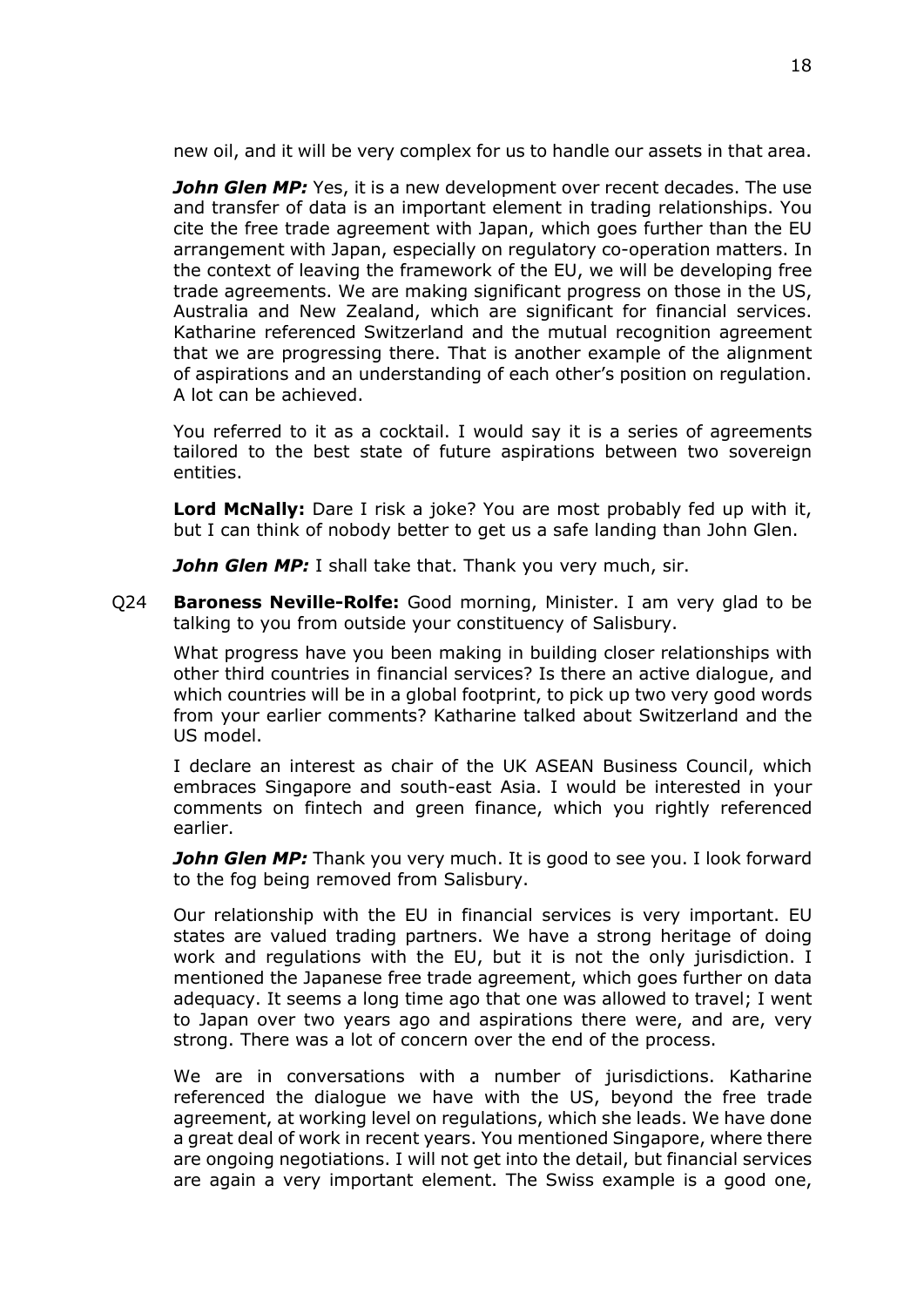where synchronicity of aspirations will lead to a deeper and wider outcome, I hope, that will set the high bar we can get to on financial services relationships.

Green finance is an exciting area. In July last year, we introduced our green finance strategy. The Green Finance Institute was set up with the City of London and is doing great work to try to challenge the City across the 12 regulatory bodies, to look at the skills and education framework that we need in order to embed understanding of net zero and what it means. The leadership position we have taken with mandatory TCFD declarations, many of which will come in in 2023 rather than in 2025, is important. There is the green sovereign bond that we will issue next year.

That sets the direction of travel for where we intend to go, but there will always be new things that we need to be agile in reacting to. The fintech review is significant. Fintech employs 76,000 people in the UK. I am very keen to explore ways that we can emphasise opportunities beyond the City of London, which has about half the jobs in financial services. We have significant hubs developing in Leeds, Cardiff and Bournemouth. Edinburgh and Glasgow remain very significant hubs for financial services.

I am always trying to look at ways in which we can grow the opportunities and find ways where, when it comes to crypto-currencies and stablecoins, we can be at the forefront of enabling the transformation at a wholesale level. Those will be significant new areas where we have to be very thoughtful but committed to finding ways that enable prosperity to come from innovation. We have to do that safely and responsibly, while recognising the transformation that can come, in the same way in which e-commerce has, over the last generation, transformed our high streets and the way we operate.

Q25 **Baroness Neville-Rolfe:** I very much agree. In the longer term, do you think Brexit will make a difference to the UK's prospects for taking a leadership role in developing global standards? Katharine and others have done a magnificent job on exactly that. Beyond digital currencies, international standards for financial services matter right across the board. How will we exercise the leadership role that, strangely, we were able to take as part of the EU, even though we were not leading the talks?

*John Glen MP:* If you look at what we have done historically—the leverage ratio and the banking resolution regime after the last crisis—we have always taken a leadership role. It befits our status as one of the largest financial services countries in the world. I do not see us moving away from playing a significant role on the Basel committee, at IOSCO, with insurance supervisors or with the Committee on Payments and Market Infrastructures globally.

We are respected for our insights into financial services. Brexit does not mean that we will take an inward-looking approach. We will continue to build alliances on a global basis. Indeed, for many people Brexit means opening up more and deepening our international relationships. In financial services, where there is considerable and faster growth in countries that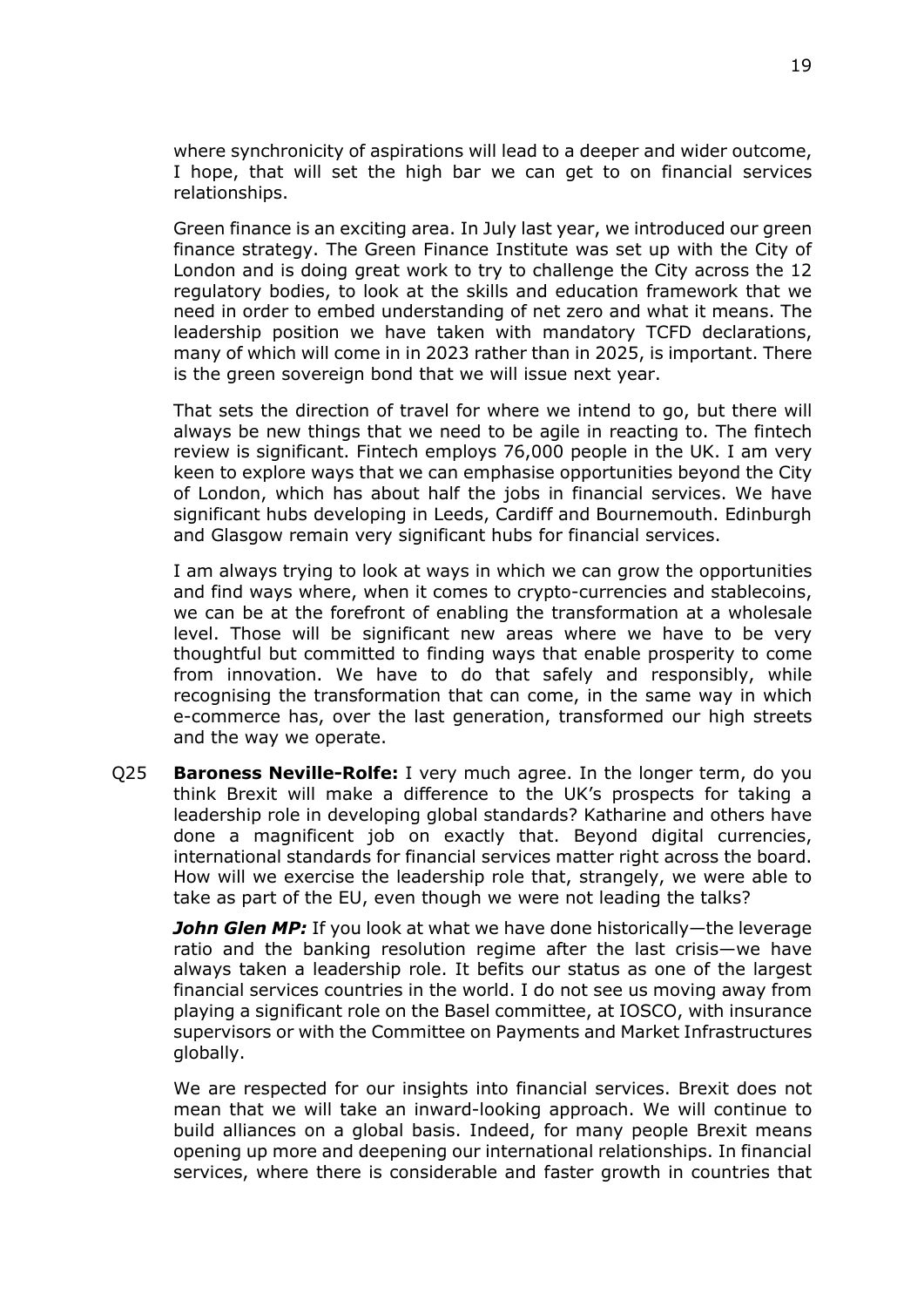are less mature as regards size, that provides greater opportunities. We will be able to look at those. We also want to be active players in the setting of standards and the development of the regulatory environment on a global basis, in order that we can stretch targets and norms that take advantage of where the future opportunities lie.

**Baroness Neville-Rolfe:** Hopefully, we will also be active in the stability discussions that follow on from the Covid crisis. Presumably, that will be on the agenda of international financiers, and the G7 and so on, in the year ahead.

**John Glen MP:** Yes. The work that we have done with respect to Covid domestically has been significant, and I think people have acknowledged that; the IMF said that we had one of the most aggressive policy responses and the best examples of co-ordinated action. There will be lessons to be learned in the UK on how we responded and on global co-ordination for future such events. Many of these were unprecedented situations. We have continued to engage constructively on vaccines, and models for getting vaccines out to other jurisdictions. We will continue to play an active role on the world stage.

Indeed, next year with the presidency of the G7, and as we move towards COP 26 in November, there is a great opportunity for the UK to show our aspirations to take a leading position on some of the great challenges we face in the world. That is something we are excited to be leading. For me, with respect to green finance, there is a lot that can be said and done to set many countries in the direction to meet the net zero goal that we have, of course, been the first to legislate for.

**Baroness Neville-Rolfe:** Thank you, Minister. Perhaps that is an opportunity for another evidence session.

**The Chair:** Katharine, do you have anything to add to Lady Neville-Rolfe's question?

*Katharine Braddick:* My only observation is that the UK's leading role in international standard setting has always been very heavily driven by the fact that we have world-leading financial regulators in a world-leading financial sector. It is a self-reinforcing dynamic. It means that we have a particular set of capabilities to bring to those discussions. I do not think anybody expects that to subside in the near term. We continue to resource that across all the authorities, as we always have done, and we continue to expect to be highly engaged in international standard setting as it addresses future risk.

**The Chair:** That concludes the questions that you have been given notice of, Minister. We have two supplementary questions.

Q26 **Lord Sharkey:** I would like to return to the issue of CSDs. What would be the real-world effect of losing CSD equivalence at the end of June next year?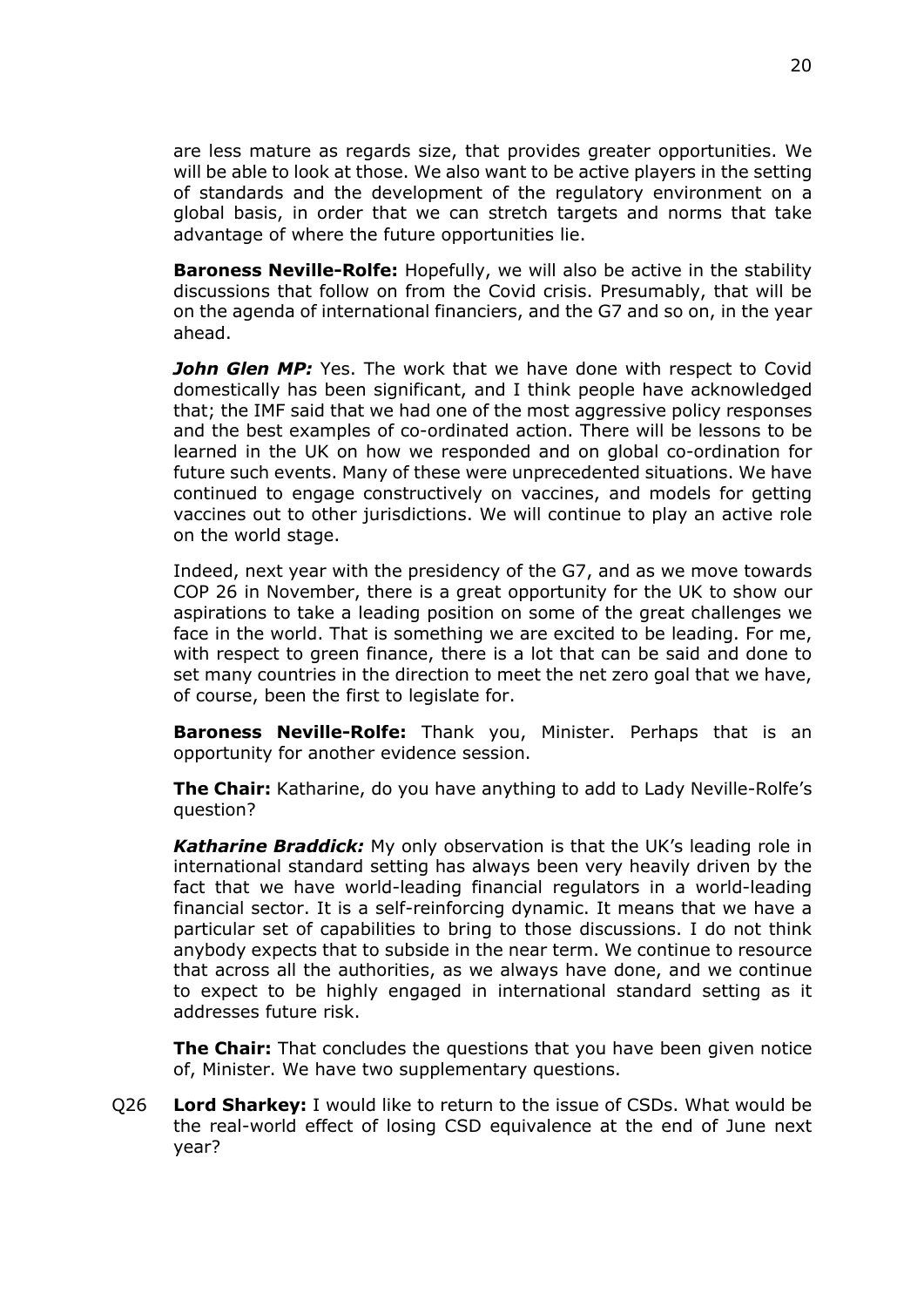*John Glen MP:* I will ask Katharine to come in on this. I described CSDs as the plumbing underneath CCPs. We are clearly in a situation where we have temporary forbearance on CCPs and CSDs. We need to find enduring solutions. Katharine, would it be possible for you to comment on that, as you are a bit more familiar with the nature of the discussion?

*Katharine Braddick:* Where CSDs are concerned, the equivalence expires next summer; the effect is not primarily, or indeed at all, for UK operators. We have given an equivalence decision that means that UK operators can continue to use EU CSDs. There is no disruption for them.

My understanding is that the outcome of the Commission's decision to give temporary equivalence falls primarily to Irish firms, which have been using UK CSDs and now have six months to move their business into European Union institutions. My understanding is that, where there is disruption, it is for Irish firms. We do not anticipate disruption for UK firms arising from that decision. Of course, it means that UK CSDs will lose the Irish business. It is a pretty small fraction of what they do, but it is not disruptive systemically or commercially as we currently understand it.

**Lord Sharkey:** That was very clear. Thank you.

Q27 **The Chair:** I have one final question. The content of the FTA may not be crucial to the financial services industry, but the tone will affect us in many ways. It is not just about the future relationship. There is data adequacy, which in theory is separate. You have made equivalences of proportionate importance today, which I found very interesting. There is also, of course, the loss of skill, potentially, and personnel. The tone is really important. Would you like to comment on what pressure the Treasury is exerting to make sure that we come out of this relationship as constructively as possible?

*John Glen MP:* It has always been our hope and aspiration to maintain strong working relationships with our friends in the EU at regulator-toregulator level, and at political level as far as that is possible in the context of keenly negotiated outcomes that we hope we will come to the end of soon. It is important that we recognise the interconnected nature of financial services and the relationship that many EU countries and businesses have, and need to continue to have, with the City of London.

Over my nearly three years in office, I note that the predictions of the loss of jobs from London have proved generally not to be as accurate as some imagined. Of course, significant contingency arrangements have been made. The EY research points to about 7,500 jobs moving. That is in the context of 1.1 million people working in financial services.

I recognise that in order to move forward in the best possible way we need to continue to engage with our friends in the EU and develop working relationships around the future evolution of our regulatory frameworks. We have those strong relationships in place. Katharine and many of her colleagues continue to have deep dialogue on many of the matters that we have discussed today.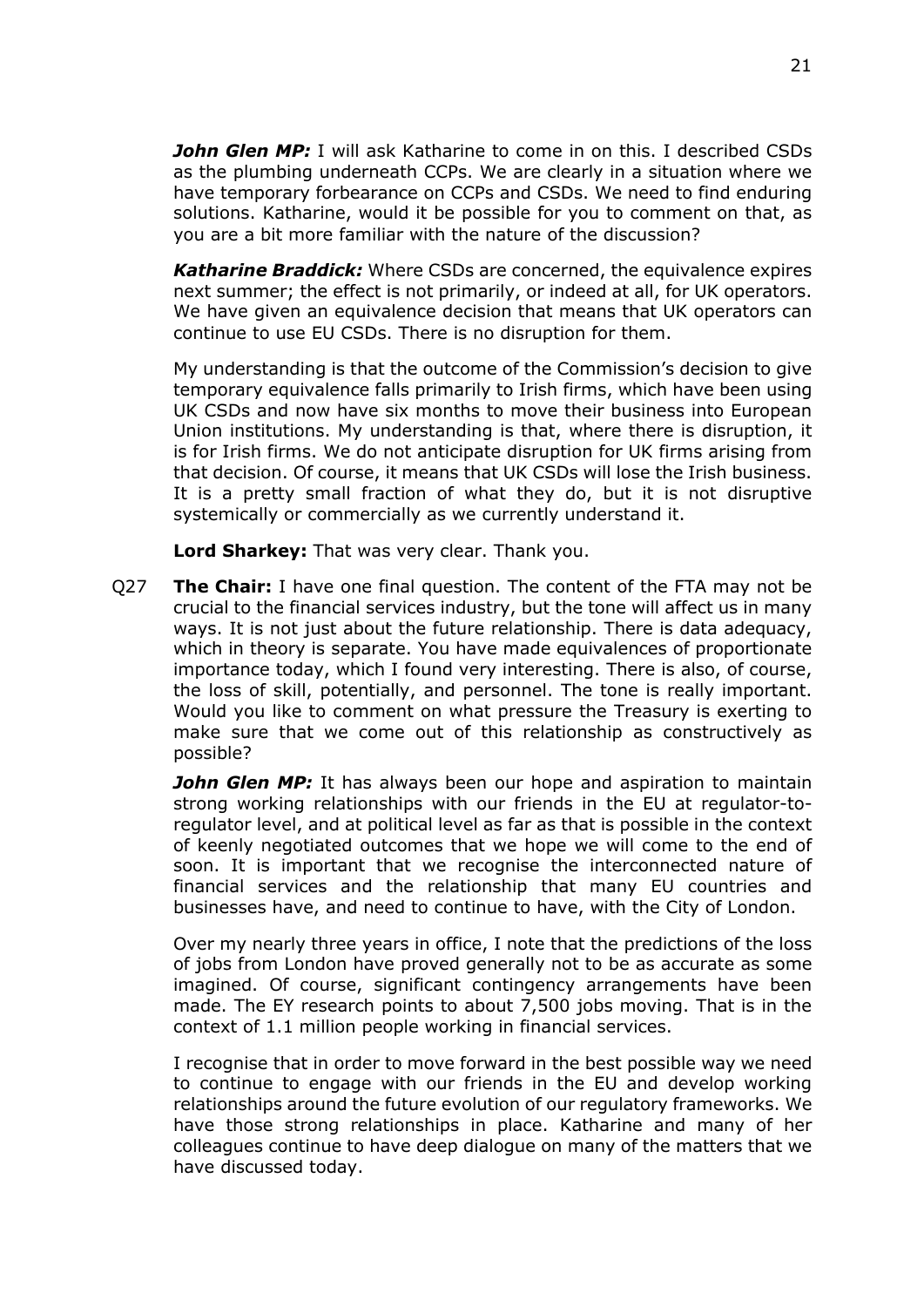In the Treasury, we will continue to look for the best way forward on all of these complex matters and to do the right thing by the UK financial services industry. The legislation that I am busy taking through Committee, which you will see in due course, sets out that framework. The Chancellor's speech on 9 November sets out a positive vision for the future of the industry. That is something we have been committed to through all the turbulence of the last three years; we have held on to that and continue to work towards it.

*Katharine Braddick:* I support what the Minister has been saying. All our effort is now geared to ensuring that we move out of the transition period with as much clarity and certainty as possible for industry, investors, consumers and households, and that we put ourselves in a position to create a safe and competitive environment for the financial services sector of the future. That is now the absolute imperative.

**The Chair:** Minister, you said that you were pleasantly surprised that the impact on London had not been as great as feared. There were some comments—I am not sure if it was the *Financial Times*—that our handling of the pandemic had an impact on some financial services, and that Paris was the gainer from London. Is there any evidence of that, as far as you are concerned?

*John Glen MP:* I see those reports all the time. I think the *FT* ran a piece in September saying that bankers were moving to the EU because of the virus. I recognise that small, modest contingency arrangements have taken place. I recognise the aspirations of other countries in the EU to take advantage of the situation with respect to the opportunities that we have and the scale of our financial services hub. That is a natural situation for them to be in.

I do not accept the implied criticism of our handling of the pandemic. We put in £280 billion, and there was affirmation by the IMF on the scale and ambition of those interventions. The financial services industry has done a phenomenal job to bring forward a great deal of support through the loans and the forbearance regimes.

Of course, there are lessons that can be learned, but I do not see it linked to significant outflows of jobs. I was drawing attention to the fact that, over three years ago, there was lots of speculation about the number of jobs that would move, and that now those numbers do not seem to match. I do not want to lose any jobs, but it was inevitable that we were going to lose some, given that we would move away from the passporting regime. I feel very positive about the opportunities that exist in the future, and we will do our best to realise them.

**The Chair:** Katharine Braddick, do you have anything to add?

*Katharine Braddick:* No, I have nothing to add to that.

**The Chair:** That concludes the session unless you have any words that you want to leave us with, Minister.